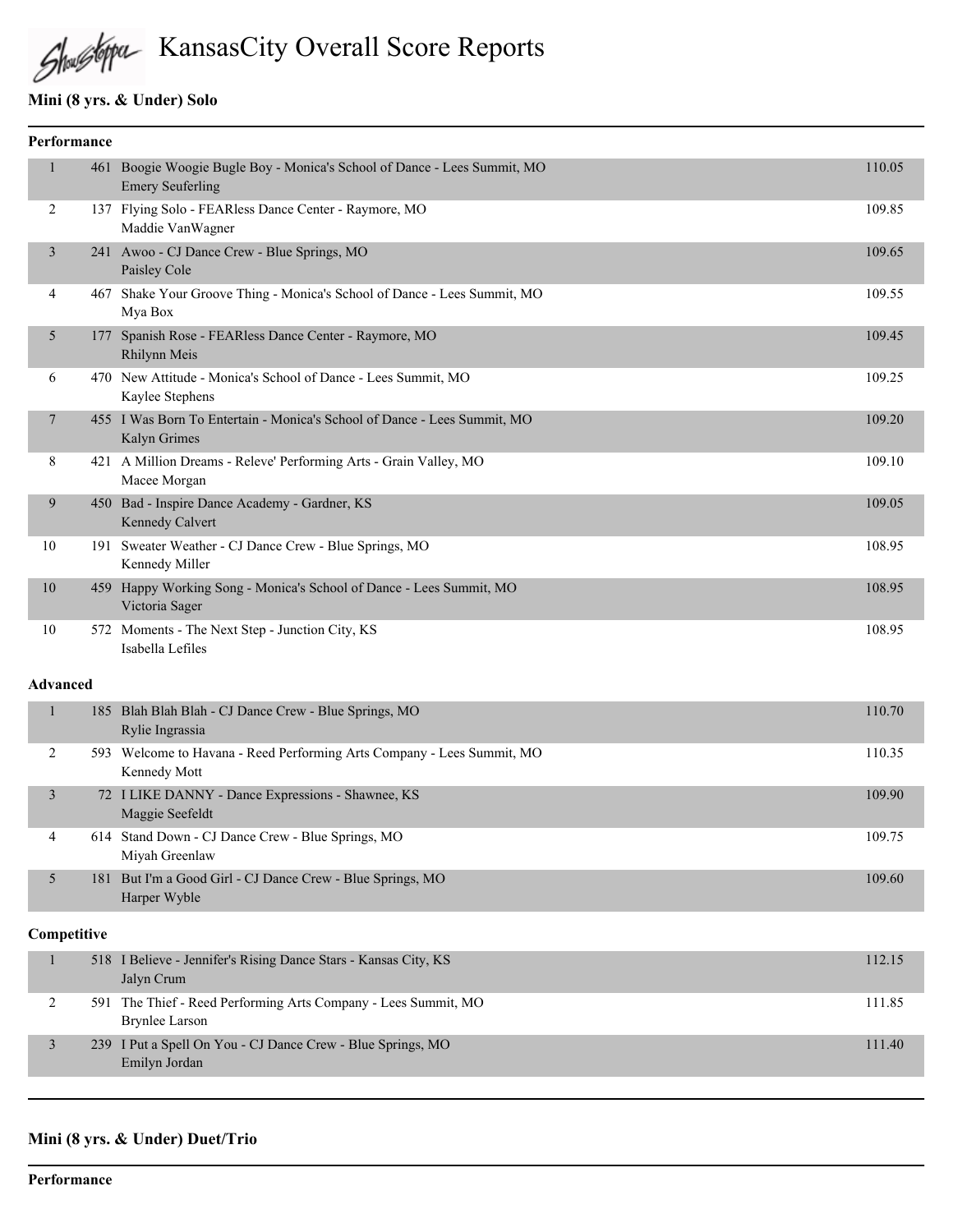| $\mathbf{1}$   |                 | 475 You're The One That I Want - Monica's School of Dance - Lees Summit, MO<br>Addison Solomon, Hudson Hayes      | 109.80 |
|----------------|-----------------|-------------------------------------------------------------------------------------------------------------------|--------|
| $\overline{2}$ |                 | 376 We go together - The Pointe Dance Studio - Blue Springs, MO<br>Zoe Johnson, Bentley LaRette                   | 109.60 |
| 3              |                 | 270 More - FEARless Dance Center - Raymore, MO<br>Rhilynn Meis, Aubrey Ford                                       | 109.55 |
| 4              |                 | 202 Wanna Dance With Somebody - CJ Dance Crew - Blue Springs, MO<br>Ramey Snyder, Riley Colehour                  | 109.05 |
| 5              |                 | 138 In Love With A Monster - FEARless Dance Center - Raymore, MO<br>Ariyah Linnen, Maddie VanWagner, Rhilynn Meis | 109.00 |
| 5              |                 | 278 The Squad - FEARless Dance Center - Raymore, MO<br>Ariyah Linnen, Baylee Medley                               | 109.00 |
| 6              |                 | 169 Kids In America - FEARless Dance Center - Raymore, MO<br>Presley Pembridge, Lily McDonald                     | 108.85 |
| 7              |                 | 532 Enchanted - Little Steps Dance Studio - Seneca, KS<br>Maygen Farrell, Elizabeth Edwards, Raven Garza          | 108.80 |
| 8              |                 | 479 Twist and Shout - Monica's School of Dance - Lees Summit, MO<br>Harper Taylor, Victoria Sager                 | 108.75 |
| 9              |                 | 161 Spice Up Your Life - FEARless Dance Center - Raymore, MO<br>Skyler Bayer, Audriana Beck                       | 108.70 |
| 10             |                 | 553 Sunshine and Lollipops - The Next Step - Junction City, KS<br>Emily Howard, Remington Spellman                | 108.65 |
|                | <b>Advanced</b> |                                                                                                                   |        |
| 1              |                 | 423 Cali Girls - Releve' Performing Arts - Grain Valley, MO<br>Macee Morgan, Taylor Pierce                        | 110.25 |
| $\overline{2}$ | 201             | Shake Your Groove Thing - CJ Dance Crew - Blue Springs, MO<br>Harper Wyble, Zoe Miler                             | 109.25 |
|                | Competitive     |                                                                                                                   |        |
| 1              | <b>200</b>      | Champagne Supernova - CJ Dance Crew - Blue Springs, MO<br>Paisley Cole, Emilyn Jordan                             | 109.95 |

# **Mini (8 yrs. & Under) Small**

| Performance    |     |                                                                                                                                                                                                                |        |
|----------------|-----|----------------------------------------------------------------------------------------------------------------------------------------------------------------------------------------------------------------|--------|
| ш              |     | 160 Coffee in a Cardboard Cup - FEARless Dance Center - Raymore, MO<br>Skyler Bayer, Aubrey Ford, Sophia Martin, Lily McDonald, Baylee Medley, Rhilynn Meis, Presley<br>Pembridge, Eli Stock, Maddie VanWagner | 109.90 |
| 2              |     | 268 Castle - FEARless Dance Center - Raymore, MO<br>Aubrey Ford, Ariyah Linnen, Sophia Martin, Maddie Van Wagner, Rhilynn Meis                                                                                 | 109.50 |
| 2              |     | 395 Somewhere Over the Rainbow - Releve' Performing Arts - Grain Valley, MO<br>Lilli Tacke, Sailor Roberts, Charlotte VanBiber, Jemma Winters, Brooklyn Luff                                                   | 109.50 |
| 3              |     | 88 MARCH TO YOUR OWN BEAT - Dance Expressions - Shawnee, KS<br>Clara Lewis-Jones, Drew Conrad, Madeline Crane, Claire Brown, Sofie Siemsen, Piper Soukup                                                       | 109.40 |
| $\overline{4}$ |     | 281 When She Loved Me - FEARless Dance Center - Raymore, MO<br>Addey George, Audriana Beck, Kimberlee Bowman, Lily McDonald, Presley Pembridge                                                                 | 108.95 |
| 5              |     | 42 SPLISH SPLASH - Dance Expressions - Shawnee, KS<br>Clara Lewis-Jones, Sofie Siemsen, Claire Brown, Madeline Crane, Drew Conrad                                                                              | 108.85 |
| 5              |     | 159 Shout - FEARless Dance Center - Raymore, MO<br>Kimberlee Bowman, Addey George, Lily McDonald, Juna Nikodym, Presley Pembridge                                                                              | 108.85 |
| 5              | 277 | Walking on Sunshine - FEARless Dance Center - Raymore, MO<br>Audriana Beck, Kimberlee Bowman, Charlie Rose Caddell, Addey George, Lily McDonald, Presley<br>Pembridge, Kambell Sallee                          | 108.85 |
| 6              |     | 394 Great Balls of Fire - Releve' Performing Arts - Grain Valley, MO                                                                                                                                           | 108.80 |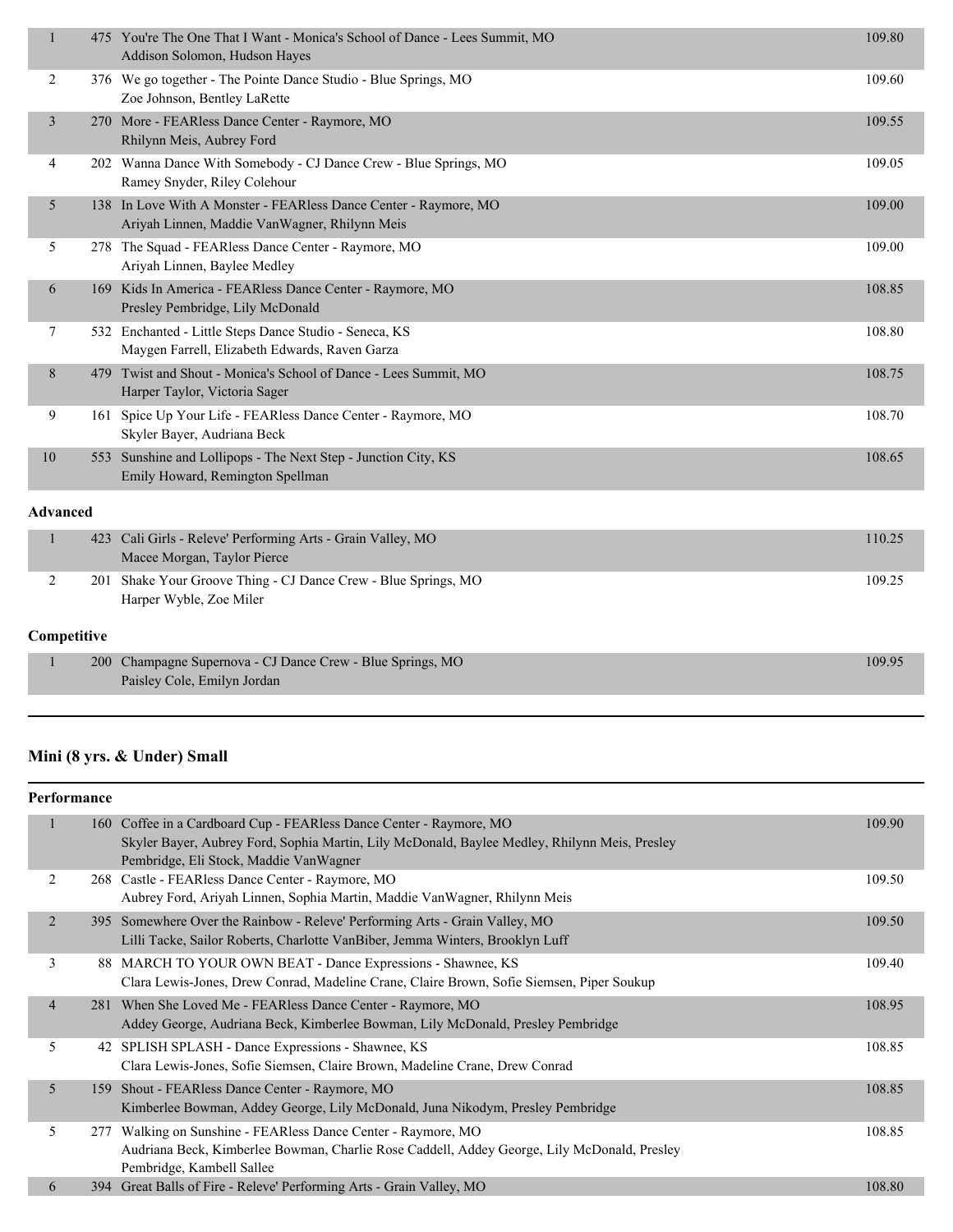|                 |             | Sailor Roberts, Maddie Jeanne McCurdy, Macee Morgan, Lilli Tacke, Lennon Rogers, Jemma Winters,<br>Charlotte VanBiber, Brooklyn Luff, Autumn Charlton                                                 |        |
|-----------------|-------------|-------------------------------------------------------------------------------------------------------------------------------------------------------------------------------------------------------|--------|
| 6               |             | 490 Shake Your Tail Feathers - Monica's School of Dance - Lees Summit, MO<br>Kerrigan Grimes, Camille Hayes, Emily Sager, Alexis Pyltsov, Olivia Brown, Ayla Yeager, Maxwell<br>Tittle                | 108.80 |
| 6               |             | 557 Eeyore's Tale - The Next Step - Junction City, KS<br>Elliott Hurst, Liliana Mattes, Madisyn Rippert, Malik Hyder, Nolan Hall                                                                      | 108.80 |
| 6               |             | 578 Little Steps Mini Cheer - Little Steps Dance Studio - Seneca, KS<br>Kylar Hill, KodiAnn Heideman, Aria Blacketer, Morgan Sura, Miram Holle, Madelynn Orton, Karter<br>Caudillo, Elizabeth Edwards | 108.80 |
| 6               |             | 581 A Brand New Day - FEARless Dance Center - Raymore, MO<br>Lily Goodpaster, Skyla Josephson, Presley Vaughn, Piper Atchison, Elle Hurtado, Charlotte Reeb                                           | 108.80 |
| 7               |             | 558 Hard Knock Life - The Next Step - Junction City, KS<br>Ambria Fulmore, Isabella Lefiles, Nolan Hall, Tenley Stopper                                                                               | 108.65 |
| $8\phantom{.}$  |             | 166 Butterfly Fly Away - FEARless Dance Center - Raymore, MO<br>Audriana Beck, Laikyn Buasri, Charlie Rose Caddell, Nora Oswalt, Presley Vaughn                                                       | 108.60 |
| 9               |             | 132 Locomotion - FEARless Dance Center - Raymore, MO<br>Emmalin Berry, Laikyn Buasri, Nora Oswalt, Presley Vaughn                                                                                     | 108.40 |
| 10              |             | 291 Sea Cruise - FEARless Dance Center - Raymore, MO<br>Macken Adams, Lily Goodpaster, Kennedi Hall, Kaiya Jackson, Skyla Josephson, Leah McWilliams                                                  | 108.35 |
| <b>Advanced</b> |             |                                                                                                                                                                                                       |        |
| 1               |             | 128 Hero - FEARless Dance Center - Raymore, MO<br>Skyler Bayer, Aubrey Ford, Ariyah Linnen, Sophia Martin, Lily McDonald, Baylee Medley, Rhilynn<br>Meis, Eli Stock, Maddie VanWagner                 | 110.95 |
| 2               |             | 173 I Gotcha - FEARless Dance Center - Raymore, MO<br>Skyler Bayer, Aubrey Ford, Ariyah Linnen, Sophia Martin, Baylee Medley, Rhilynn Meis, Maddie<br>VanWagner, Eli Stock                            | 110.45 |
| $\mathfrak{Z}$  |             | 21 WICKED LITTLE GIRLS - Dance Expressions - Shawnee, KS<br>Layla Canales, Leah Glenn, Carolyn Lewis-Jones, Ella Pool, Maggie Seefeldt                                                                | 110.20 |
|                 | Competitive |                                                                                                                                                                                                       |        |
| $\mathbf{1}$    |             | 217 Do it Like This - CJ Dance Crew - Blue Springs, MO<br>Harper Wyble, Emilyn Jordan, Kennedy Miller, Rylie Ingrassia, Layla Sturgis, Layla Jeffries, Madison                                        | 110.50 |

# **Mini (8 yrs. & Under) Large**

Knights, Nicole Smith, Savannah Hammack

|                | Performance |                                                                                                                                                                                                                                                                                                                                                                                                |        |  |
|----------------|-------------|------------------------------------------------------------------------------------------------------------------------------------------------------------------------------------------------------------------------------------------------------------------------------------------------------------------------------------------------------------------------------------------------|--------|--|
|                |             | 498 It's Brittany - Monica's School of Dance - Lees Summit, MO<br>Kalyn Grimes, Annabel Addington, Harper Taylor, Addison Solomon, Emery Seuferling, Victoria Sager,                                                                                                                                                                                                                           | 110.05 |  |
| $\overline{2}$ |             | Hudson Hayes, Kaylee Stephens, Mya Box, Emily Moyers, Scarlett Zamudio<br>129 Funky Fresh - FEARless Dance Center - Raymore, MO<br>Skyler Bayer, Audriana Beck, Emmalin Berry, Kimberlee Bowman, Charlie Rose Caddell, Aubrey Ford,<br>Addey George, Ariyah Linnen, Sophia Martin, Lily McDonald, Baylee Medley, Rhilynn Meis, Juna<br>Nikodym, Presley Pembridge, Eli Stock, Maddie VanWagner | 110.00 |  |
| $\overline{3}$ |             | 487 Land of 1000 Dances - Monica's School of Dance - Lees Summit, MO<br>Ava Bush, Kalyn Grimes, Annabel Addington, Harper Taylor, Addison Solomon, Emery Seuferling,<br>Victoria Sager, Hudson Hayes, Kaylee Stephens, Mya Box, Emily Moyers, Scarlett Zamudio, Molly<br>Moyers, Esther Wilde                                                                                                  | 109.45 |  |
| 4              |             | 337 I like to Move it - The Pointe Dance Studio - Blue Springs, MO<br>Zoe Johnson, Summer Nichols, Stella LaRette, Olivia Antel, Bentley LaRette, Zoey Tanner, Xailene<br>Lopez, Teagan Henegar, Irelynn Cox, Eva Isgrig, Ayla Zeiger                                                                                                                                                          | 108.85 |  |
| 5 <sup>5</sup> |             | 92 Party Train - Infinity Dance Academy - Paola, KS<br>Grace Cox, Aryah Baldridge, Jamie Conner, Everlee Falls, Zella McCully, Peyton Daniels, Hailey<br>Morehead, Kyndel Burnett, Aria McKinney, Mackenzie McMahon, Eden Davis                                                                                                                                                                | 108.80 |  |
| 6              |             | 91 Dawgs - Infinity Dance Academy - Paola, KS<br>Kinsley Morehead, Nova Aguinaga, Brielle Baldridge, Collins Cole, Kayceigh McKinney, Elysia Mueller,<br>Lilly Squire, Savannah Squire, Aria McKinney, Kemper Needham, Tatum McNutt, Eden Davis                                                                                                                                                | 108.65 |  |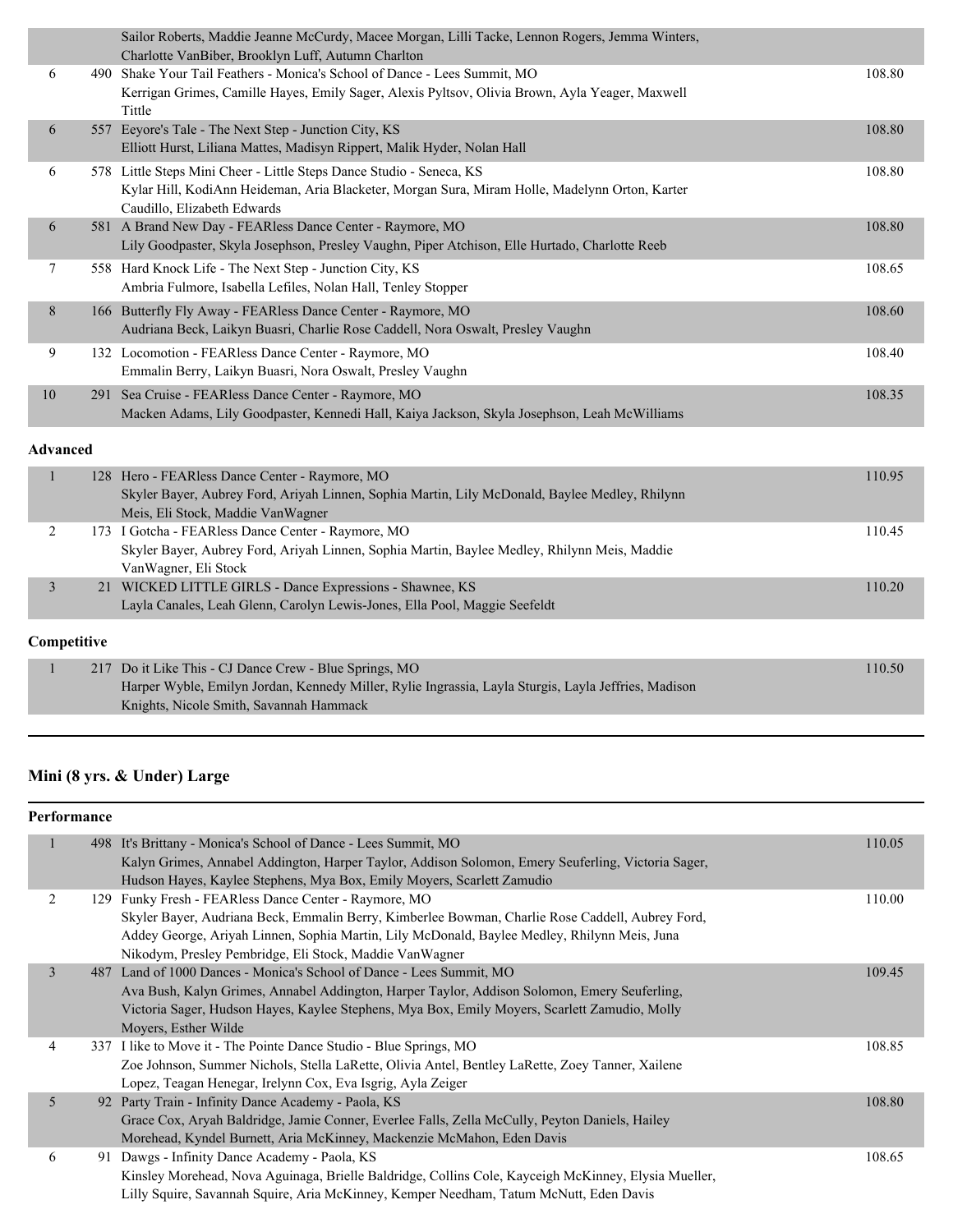|                  | 305 My Boyfriends Back - Studio 3V Dance Center - Independence, MO<br>Trinity Layson, Reese Williams, Nayeli Grande, Kyla Rotert, Kinsley Krinshaw, Josephine Hallam,<br>Jordyn Belter, Isabella Cramer, Harper Faris, Harper Lewis, Hailey DeVall, Elizabeth Hanna, Avree<br>Kelley      | 108.15 |
|------------------|-------------------------------------------------------------------------------------------------------------------------------------------------------------------------------------------------------------------------------------------------------------------------------------------|--------|
| 8<br>Competitive | 93 I Can Only Imagine - Infinity Dance Academy - Paola, KS<br>Grace Cox, Carolina Cole, Aryah Baldridge, Brielle Baldridge, Jamie Conner, Everlee Falls, Brooklyn<br>Ginger, Kailynn Kirk, Zella McCully, Paige Stammer, Hailey Morehead, Aria McKinney, Mackenzie<br>McMahon, Eden Davis | 107.80 |
|                  | 220 Hey Mickey - CJ Dance Crew - Blue Springs, MO<br>Veronica Burt, Paisley Cole, Riley Colehour, Zoe Miler, Nicole Smith, Ramey Snyder, Harper Wyble,<br>Tucker Cooper, Dylan Davis, Miyah Greenlaw, Emilyn Jordan, Aria Lombardi, Marlee McMurrray,<br>Sloane Moody, Emmelyn Davis      | 110.00 |
| 2                | 216 You Are My Sunshine - CJ Dance Crew - Blue Springs, MO<br>Aubree Dupin, Kensie Fulks, Miyah Greenlaw, Olivia Hoberg, Emilyn Jordan, Aria Lombardi, Marlee<br>McMurrray, Ryder Julo, Paisley Cole, Riley Colehour                                                                      | 109.55 |

# **Mini (8 yrs. & Under) Super**

| <b>Competitive</b> |                                                                                                           |        |  |  |
|--------------------|-----------------------------------------------------------------------------------------------------------|--------|--|--|
|                    | 236 Imagine - CJ Dance Crew - Blue Springs, MO                                                            | 111.30 |  |  |
|                    | Elliot Slagel, Ella Moreland, Maliya Renard, Veronica Burt, Madison Knights, Harper Wyble, Layla          |        |  |  |
|                    | Jeffries, Layla Sturgis, Riley Colehour, Kennedy Miller, Zoe Miler, Nicole Smith, Rylie Ingrassia, Tucker |        |  |  |
|                    | Cooper, Dylan Davis, Emmelyn Davis, Miyah Greenlaw, Sloane Moody, Gabbie Gempeler, Bailey Zaner,          |        |  |  |
|                    | Savannah Hammack                                                                                          |        |  |  |
|                    |                                                                                                           |        |  |  |

# **Junior (9 - 11 yrs.) Solo**

|                | Performance |                                                                                   |        |  |  |
|----------------|-------------|-----------------------------------------------------------------------------------|--------|--|--|
| 1              |             | 284 People Help the People - FEARless Dance Center - Raymore, MO<br>Gentry Howard | 111.25 |  |  |
| 2              | 190         | Good Time Good Life - CJ Dance Crew - Blue Springs, MO<br>Harmynee Dawson         | 111.00 |  |  |
| 3              | 243         | Dimples - CJ Dance Crew - Blue Springs, MO<br>Veronica Burt                       | 110.50 |  |  |
| 3              |             | 573 One In A Million - The Next Step - Junction City, KS<br>Aurora Garrison       | 110.50 |  |  |
| $\overline{4}$ |             | 134 Fabulous - FEARless Dance Center - Raymore, MO<br>Aubrey Ford                 | 110.45 |  |  |
| 4              |             | 178 Dose - FEARless Dance Center - Raymore, MO<br>Peyson Smith                    | 110.45 |  |  |
| 5              |             | 194 Taylor the Latte Boy - CJ Dance Crew - Blue Springs, MO<br>Kennedy Schilli    | 110.35 |  |  |
| 6              |             | 324 Respect - Studio 3V Dance Center - Independence, MO<br>Mia Jasper             | 110.20 |  |  |
| 7              | 332         | One Jump - Denise's Dance Academy - Overland Park, KS<br>Claire Arkell            | 110.10 |  |  |
| 8              | 325         | Shake - Studio 3V Dance Center - Independence, MO<br>Madison Matzen               | 110.05 |  |  |
| 9              |             | 193 Bo\$\$ - CJ Dance Crew - Blue Springs, MO<br>Maliya Renard                    | 109.75 |  |  |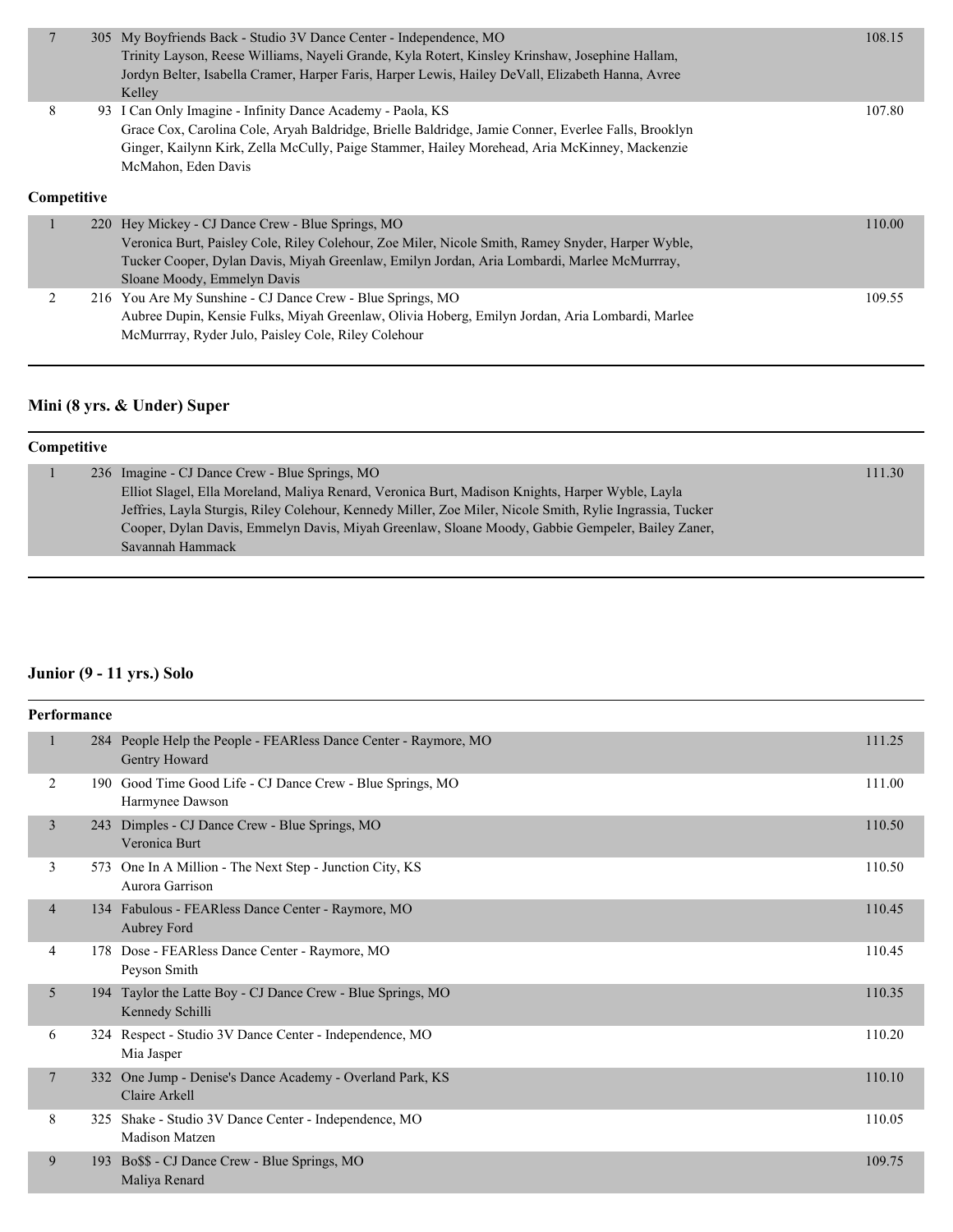| 10             |                 | 471 Rock and Roll Is Here To Stay - Monica's School of Dance - Lees Summit, MO<br>Ava Bush | 109.70 |  |  |
|----------------|-----------------|--------------------------------------------------------------------------------------------|--------|--|--|
|                | <b>Advanced</b> |                                                                                            |        |  |  |
| $\mathbf{1}$   |                 | 154 Breathe - FEARless Dance Center - Raymore, MO<br>Ella Baird                            | 113.30 |  |  |
| 2              |                 | 452 Sellers of Flowers - Monica's School of Dance - Lees Summit, MO<br>Alexa Sager         | 113.20 |  |  |
| $\mathfrak{Z}$ |                 | 605 Spanish Rose - CODE Dance Studio - Liberty, MO<br>Jordin Berg                          | 112.75 |  |  |
| 4              |                 | 438 Burning Up - Releve' Performing Arts - Grain Valley, MO<br>Ava Ludwig                  | 112.60 |  |  |
| 5              |                 | 464 Get Up Offa That Thing - Monica's School of Dance - Lees Summit, MO<br>Lillian Huntley | 112.50 |  |  |
| 6              |                 | 415 The Voice Within - Releve' Performing Arts - Grain Valley, MO<br><b>Taylor Pierce</b>  | 112.40 |  |  |
| 6              |                 | 607 Get Ready - Point A Dance - Lawrence, KS<br>Khloe Clay                                 | 112.40 |  |  |
| 7              |                 | 259 My New Philosophy - CJ Dance Crew - Blue Springs, MO<br><b>Elliot Slagel</b>           | 112.30 |  |  |
| 8              |                 | 68 YES, YES I CAN - Dance Expressions - Shawnee, KS<br><b>Brityn Satterfield</b>           | 112.15 |  |  |
| 8              |                 | 77 GOOSEBUMPS - Dance Expressions - Shawnee, KS<br>Cala Nudson                             | 112.15 |  |  |
| 9              |                 | 53 ALL READY - Dance Expressions - Shawnee, KS<br>Kamrynn Burgess                          | 112.10 |  |  |
| 10             |                 | 425 Move - Releve' Performing Arts - Grain Valley, MO<br>Cambria Buus                      | 112.00 |  |  |
| Competitive    |                 |                                                                                            |        |  |  |
| $\mathbf{1}$   |                 | 78 HYBRID - Dance Expressions - Shawnee, KS<br>Kamryn Small                                | 113.05 |  |  |
| 2              |                 | 352 Diva - The Pointe Dance Studio - Blue Springs, MO<br>Araya Harden                      | 112.65 |  |  |
| $\mathfrak{Z}$ |                 | 519 Bad - Jennifer's Rising Dance Stars - Kansas City, KS<br>Lucas Crum                    | 112.45 |  |  |
| 4              |                 | 183 Spanish Rose - CJ Dance Crew - Blue Springs, MO<br>Madison Knights                     | 112.35 |  |  |
| 5 <sup>5</sup> |                 | 186 I'm in Love With a Monster - CJ Dance Crew - Blue Springs, MO<br>Nicole Smith          | 112.00 |  |  |
| 6              |                 | 418 Came Here for Love - Releve' Performing Arts - Grain Valley, MO<br>Paige Stumpenhaus   | 111.80 |  |  |
| 7              |                 | 184 Angel By the Wings - CJ Dance Crew - Blue Springs, MO<br>Savannah Hammack              | 111.60 |  |  |
|                |                 |                                                                                            |        |  |  |

# **Junior (9 - 11 yrs.) Duet/Trio**

| Performance |  |                                                                             |        |
|-------------|--|-----------------------------------------------------------------------------|--------|
|             |  | 482 Let's Hear It For The Boys - Monica's School of Dance - Lees Summit, MO | 110.50 |
|             |  | Ava Bush, Molly Moyers, Esther Wilde                                        |        |
|             |  | 162 B.E.A.T - FEARless Dance Center - Raymore, MO                           | 110.05 |
|             |  | Juna Nikodym, Gentry Howard                                                 |        |
|             |  | 314 Bounce - Studio 3V Dance Center - Independence, MO                      | 109.60 |
|             |  | Mia Jasper, Charlee Goss                                                    |        |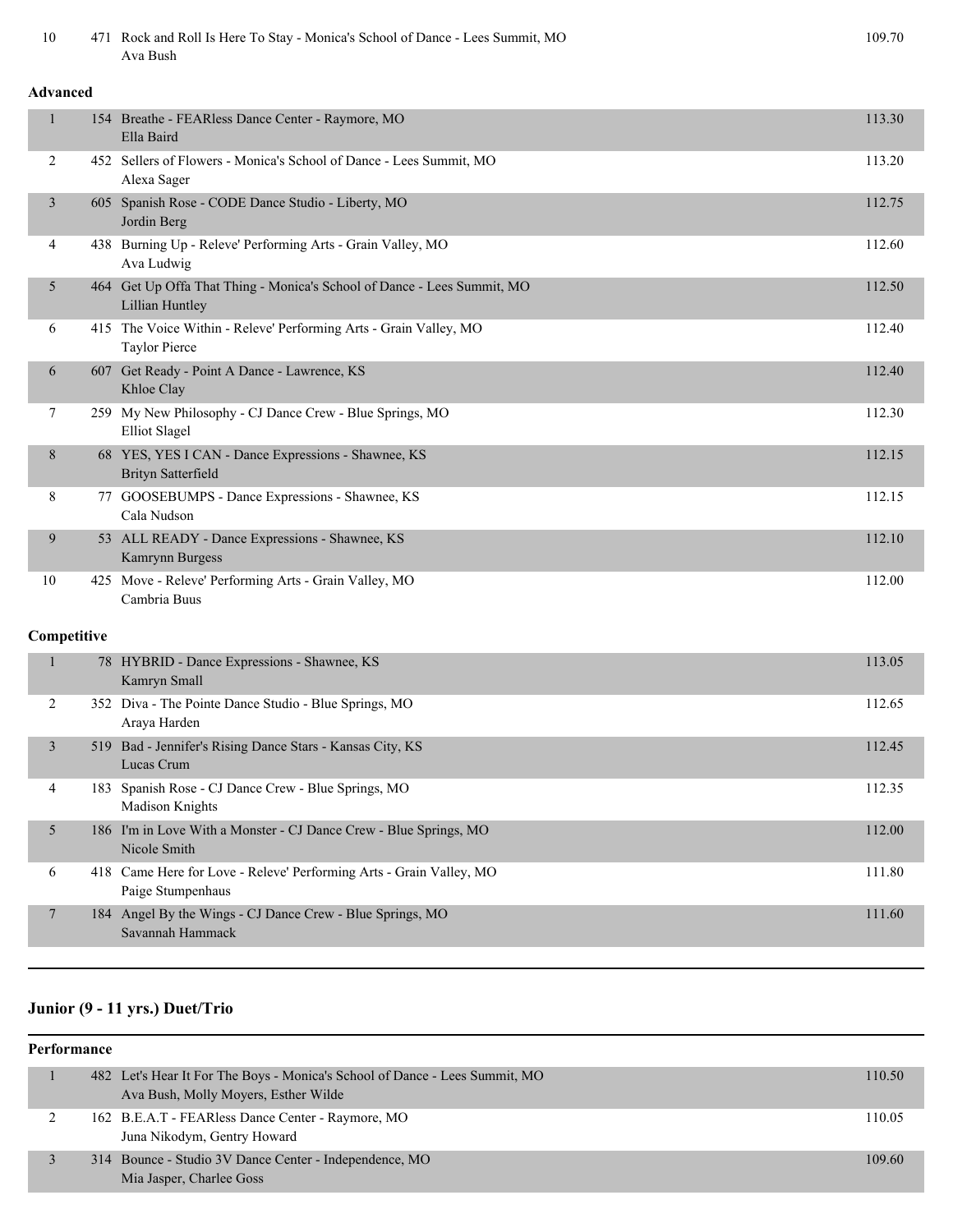| 4             | 102 Slay - Infinity Dance Academy - Paola, KS<br>Carolina Cole, Mackenzie McMahon                       | 109.50 |
|---------------|---------------------------------------------------------------------------------------------------------|--------|
| 4             | 375 Lucky - The Pointe Dance Studio - Blue Springs, MO<br>Irelynn Cox, Zoey Tanner                      | 109.50 |
| $\mathcal{L}$ | 533 Paris To Berlin - Little Steps Dance Studio - Seneca, KS<br>Madison Ward, Raya Farrell, Rayna Reyes | 109.30 |
| 6             | 308 Blue Suede Shoes - Studio 3V Dance Center - Independence, MO<br>Nicole Smith, Kennedy Faris         | 109.25 |
|               | 315 Sax - Studio 3V Dance Center - Independence, MO<br>Breanna Cox, Lila McCall                         | 109.10 |

#### **Advanced**

| 1                        |     | 476 Turn Up The Tap - Monica's School of Dance - Lees Summit, MO<br>Gaby Morley, Alexa Sager              | 112.35 |
|--------------------------|-----|-----------------------------------------------------------------------------------------------------------|--------|
| 2                        |     | 373 I can't do it Alone - The Pointe Dance Studio - Blue Springs, MO<br>Eve Kerley, Malorie Ward          | 112.30 |
| $\overline{3}$           |     | 47 SWAGGER JAGGER - Dance Expressions - Shawnee, KS<br>Layla Canales, Lola Canales                        | 112.10 |
| 3                        |     | 378 It - The Pointe Dance Studio - Blue Springs, MO<br>Zoey Jones, Lexi Fidler                            | 112.10 |
| $\overline{4}$           |     | 45 BEAUTIFUL LIFE - Dance Expressions - Shawnee, KS<br>Ellie Culver, Kenadie Smith                        | 111.90 |
| 4                        |     | 52 STEPSISTER'S LAMENT - Dance Expressions - Shawnee, KS<br>Brityn Satterfield, Ella Pool, Danielle Stolz | 111.90 |
| $\overline{\mathcal{A}}$ | 477 | Saturn - Monica's School of Dance - Lees Summit, MO<br>Alexa Sager, Ella Hayes                            | 111.90 |
| 5                        |     | 39 WE CAN DO IT - Dance Expressions - Shawnee, KS<br>Emersyn Browning, Abrea Sullivan, Lucy Hay           | 111.30 |
| 6                        | 371 | On Broadway - The Pointe Dance Studio - Blue Springs, MO<br>Brooklyn Adamczyk, Morgan Allison             | 111.05 |
| 7                        |     | 100 Graffiti - Infinity Dance Academy - Paola, KS<br>Macyn Goode, Makenna Holmes                          | 110.90 |
| 8                        | 203 | The Stepsisters Lament - CJ Dance Crew - Blue Springs, MO<br>Maliya Renard, Layla Jeffries                | 110.85 |
| 9                        |     | 204 Chicago - CJ Dance Crew - Blue Springs, MO<br>Ella Moreland, Elliot Slagel                            | 110.65 |
| 10                       |     | 211 Welcome to the Jungle - CJ Dance Crew - Blue Springs, MO<br>Madison Bell, Kennedy Schilli             | 110.40 |

#### **Competitive**

| п              | Emergency - The Pointe Dance Studio - Blue Springs, MO<br>377<br>Araya Harden, Kadence Brock       | 113.75 |
|----------------|----------------------------------------------------------------------------------------------------|--------|
| 2              | When Somebody Loved Me - CJ Dance Crew - Blue Springs, MO<br>206<br>Layla Sturgis, Addison Schmitt | 113.70 |
| $\overline{3}$ | 522 Stand By You - Jennifer's Rising Dance Stars - Kansas City, KS<br>Jalyn Crum, Lucas Crum       | 113.55 |
| $\overline{4}$ | 521 Proud Mary - Jennifer's Rising Dance Stars - Kansas City, KS<br>Jalyn Crum, Lucas Crum         | 113.40 |
| 5              | 41 GET DAT - Dance Expressions - Shawnee, KS<br>Kamryn Small, Alaura Newton, Lauran Newton         | 113.15 |
| 6              | 213 Frequency - CJ Dance Crew - Blue Springs, MO<br>Brynn Sterba, Brielle Beebe, Brooklyn Jenkins  | 113.00 |
| 6              | 615 Scream - Jennifer's Rising Dance Stars - Kansas City, KS<br>Lucas Crum, Jalyn Crum             | 113.00 |
| 7              | Speaking French - Releve' Performing Arts - Grain Valley, MO<br>430<br>Cambria Buus, Ava Ludwig    | 112.45 |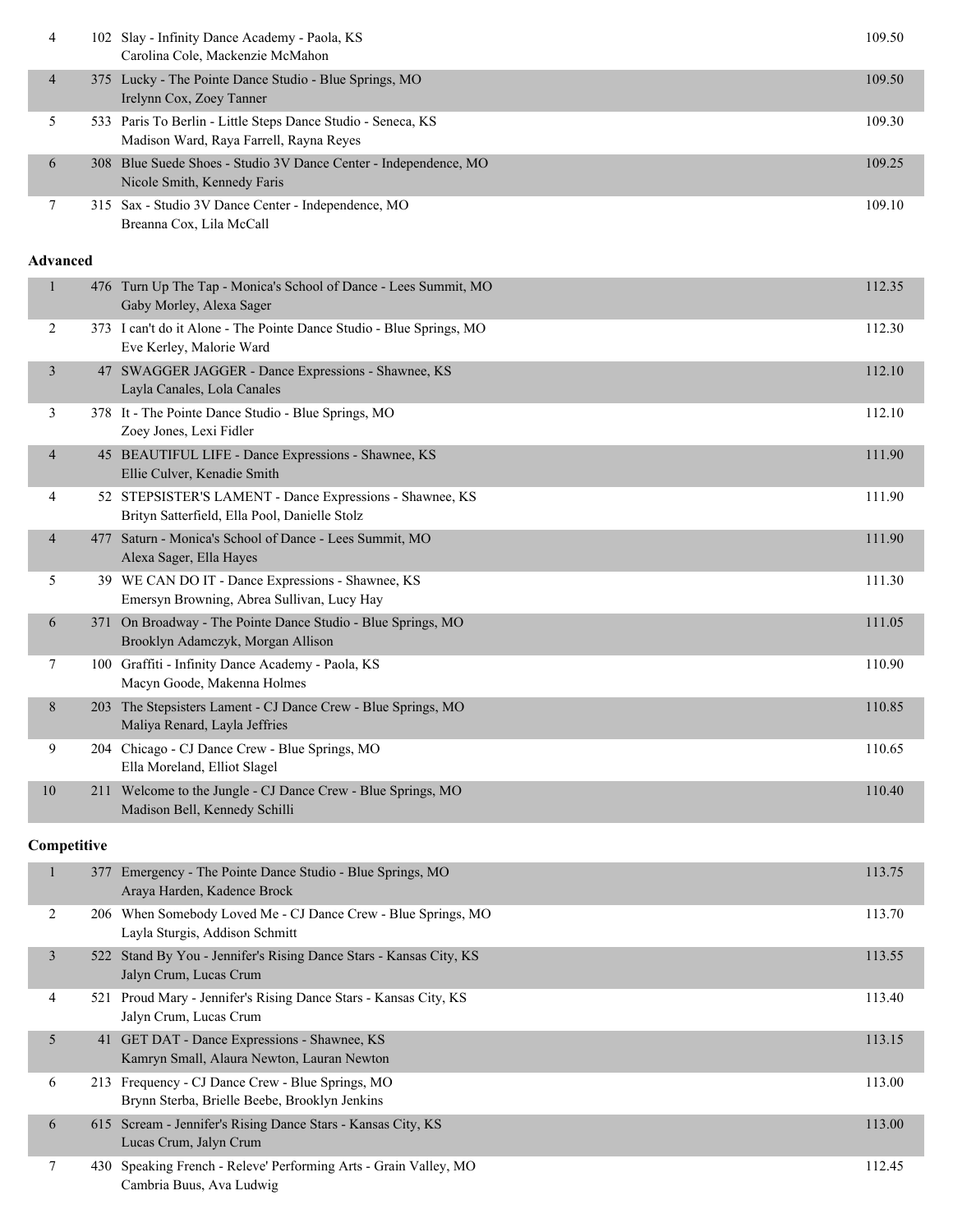|    | 372 Not About Angels - The Pointe Dance Studio - Blue Springs, MO<br>Araya Harden, Kenli Banks     | 112.30 |
|----|----------------------------------------------------------------------------------------------------|--------|
|    | 417 Rich Girl - Releve' Performing Arts - Grain Valley, MO<br>Paige Stumpenhaus, Makenna Sharky    | 112.20 |
| 10 | 207 Have a Little Faith in Me - CJ Dance Crew - Blue Springs, MO<br>Elliot Slagel, Madison Knights | 111.90 |

# **Junior (9 - 11 yrs.) Small**

|                | Performance     |                                                                                                                                                                                                                         |        |
|----------------|-----------------|-------------------------------------------------------------------------------------------------------------------------------------------------------------------------------------------------------------------------|--------|
| $\mathbf{1}$   |                 | 167 Valerie - FEARless Dance Center - Raymore, MO<br>Reagan Caddell, Ellen Horning, Addyson Martin, Peyson Smith, Destiny Taylor, Ella Weaver                                                                           | 111.05 |
| $\overline{c}$ |                 | 94 Chapstick - Infinity Dance Academy - Paola, KS<br>Grace Cox, Carolina Cole, Hailey Morehead, Mackenzie McMahon, Aryah Baldridge, Brooklyn Ginger,<br>Kailynn Kirk, Paige Stammer                                     | 110.15 |
| $\mathfrak{Z}$ |                 | 338 I Was Here - The Pointe Dance Studio - Blue Springs, MO<br>Zoey Tanner, Xailene Lopez, Irelynn Cox, Eva Isgrig, Zoe Johnson, Bentley LaRette                                                                        | 109.60 |
| 4              |                 | 531 Maniac - Little Steps Dance Studio - Seneca, KS<br>Rayna Reyes, Raya Farrell, Madison Ward, Raven Garza, Maygen Farrell, Elizabeth Edwards                                                                          | 109.35 |
| 5              |                 | 339 Lemon - The Pointe Dance Studio - Blue Springs, MO<br>Zoey Tanner, Xailene Lopez, Teagan Henegar, Irelynn Cox, Eva Isgrig, Bentley LaRette                                                                          | 109.30 |
|                | <b>Advanced</b> |                                                                                                                                                                                                                         |        |
| $\mathbf{1}$   |                 | 130 Rouge Remix - FEARless Dance Center - Raymore, MO<br>Ella Baird, Hailey Buck, Lucy Hammontree, Addyson Martin, Jaelynn Meis, Lexi Roberts, Lilliana<br>Streeter, Adilynn Stock                                      | 113.05 |
| 2              |                 | 492 Level Up - Monica's School of Dance - Lees Summit, MO<br>Gaby Morley, Alexa Sager, Ella Hayes, Lillian Huntley, Sidney Cook, Kiara Castellanos                                                                      | 112.85 |
| 3              |                 | 491 Wipe Out - Monica's School of Dance - Lees Summit, MO<br>Gaby Morley, Alexa Sager, Ella Hayes, Lillian Huntley, Sidney Cook, Kiara Castellanos                                                                      | 112.65 |
| 4              |                 | 493 Beautiful Thing - Monica's School of Dance - Lees Summit, MO<br>Gaby Morley, Alexa Sager, Ella Hayes, Lillian Huntley, Sidney Cook, Kiara Castellanos                                                               | 112.15 |
| 5              |                 | 18 TRAIN WRECK - Dance Expressions - Shawnee, KS<br>Emersyn Browning, Lola Canales, Layla Canales, Raina Colbert, Leah Glenn, Lucy Hay, Charlotte<br>Hobart, Abrea Sullivan                                             | 112.10 |
| 5              |                 | 19 POST THAT - Dance Expressions - Shawnee, KS<br>Emersyn Browning, Raina Colbert, Abrea Sullivan, Lucy Hay, Charlotte Hobart                                                                                           | 112.10 |
| 6              |                 | 22 IN LOVE WITH A MONSTER - Dance Expressions - Shawnee, KS<br>Ellie Culver, Cala Nudson, Isabelle Rangel, Brityn Satterfield, Avery Schwartz, Kenadie Smith, Danielle<br>Stolz                                         | 111.80 |
| 7              |                 | 17 WHAT WOULD I CHANGE IT TO? - Dance Expressions - Shawnee, KS<br>Ellie Culver, Carolyn Lewis-Jones, Ella Pool, Isabelle Rangel, Brityn Satterfield, Avery Schwartz, Maggie<br>Seefeldt, Kenadie Smith, Danielle Stolz | 111.55 |
| 7              |                 | 286 Sun - FEARless Dance Center - Raymore, MO<br>Addyson Martin, Gentry Howard, Juna Nikodym, Lexi Roberts, Adilynn Stock, Peyson Smith                                                                                 | 111.55 |
| 8              |                 | 343 Waves - The Pointe Dance Studio - Blue Springs, MO<br>Morgan Allison, Gwen Stufflebean, Brooklyn Adamczyk, Zoey Jones, Eve Kerley                                                                                   | 111.20 |
| 9              |                 | 180 Hyperballad - FEARless Dance Center - Raymore, MO<br>Gentry Howard, Addyson Martin, Jaelynn Meis, Peyson Smith, Presley Smith, Adilynn Stock, Destiny<br>Taylor                                                     | 111.15 |
| 10             |                 | 16 I DO ADORE - Dance Expressions - Shawnee, KS<br>Carolyn Lewis-Jones, Brityn Satterfield, Riley Sharp, Emery Spurlock, Danielle Stolz                                                                                 | 111.10 |
| $10\,$         |                 | 142 ICON - FEARless Dance Center - Raymore, MO<br>Aubrey Ford, Gentry Howard, Jaelynn Meis, Rhilynn Meis, Eli Stock                                                                                                     | 111.10 |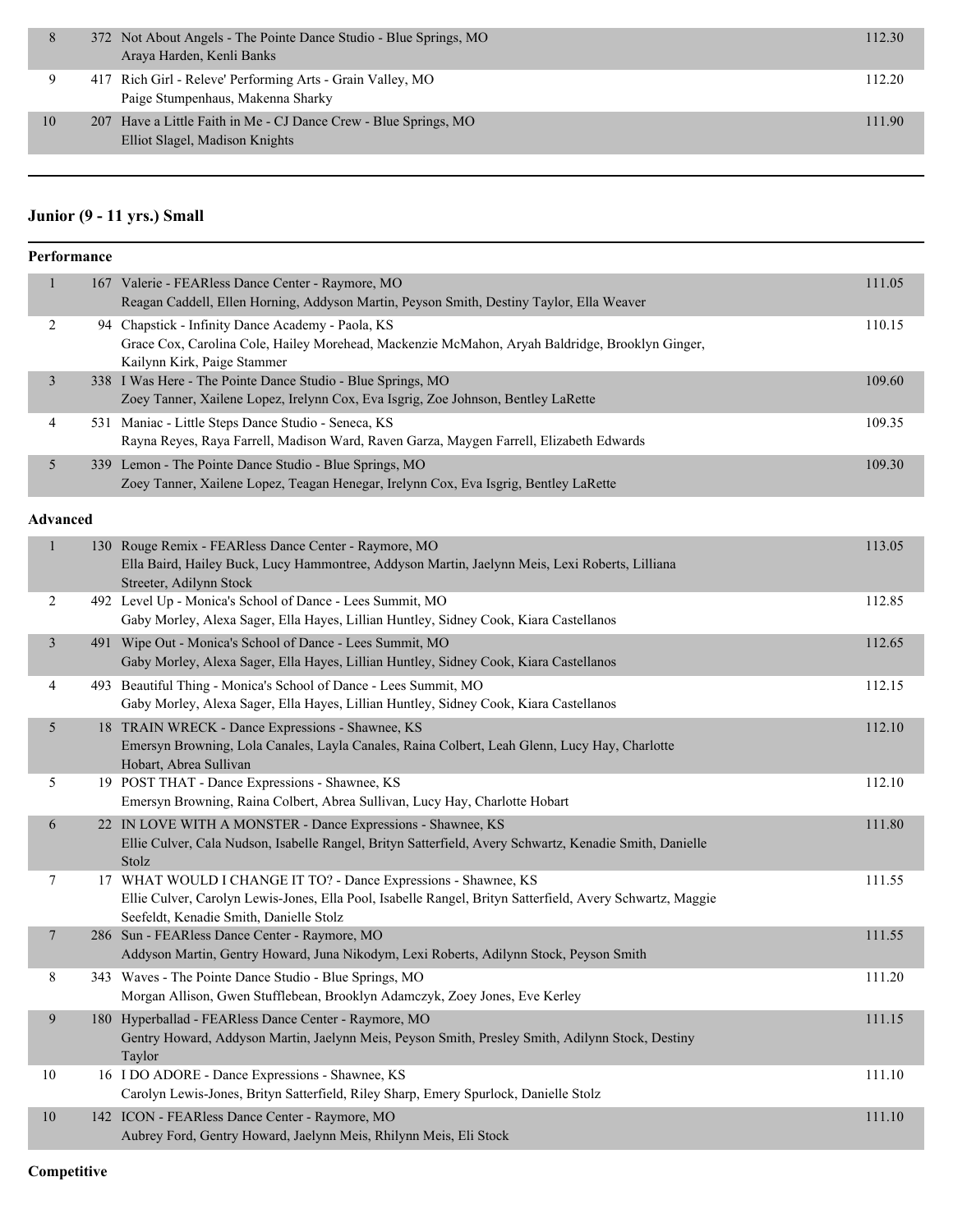|        |     | 341 Welcome to the Jungle - The Pointe Dance Studio - Blue Springs, MO<br>Araya Harden, Eve Kerley, Gwen Stufflebean, Kadence Brock, Lexi Fidler, Mya Smotherman, Zoey Jones                             | 112.70 |
|--------|-----|----------------------------------------------------------------------------------------------------------------------------------------------------------------------------------------------------------|--------|
| 2      |     | 399 I Will Wait - Releve' Performing Arts - Grain Valley, MO<br>Kaydence Abbott, Marlee Hogan, Cailyn Murray, Cloey Rust, Paige Stumpenhaus                                                              | 112.65 |
| 3      |     | 218 Habanera - CJ Dance Crew - Blue Springs, MO<br>Brynn Sterba, Kennedy Schilli, Madison Bell, Brielle Beebe, Callahan Pruente, Destiney Behrens,<br>Adelaide Dittemore, Brooklyn Jenkins, Katelin Khan | 112.60 |
| 4      |     | 407 Zero to Hero - Releve' Performing Arts - Grain Valley, MO<br>Ava Ludwig, Emma Gump, Collins Dougherty, Cambria Buus, Payton Blackmer                                                                 | 112.40 |
| 5      |     | 349 Show off - The Pointe Dance Studio - Blue Springs, MO<br>Olivia Gray, Morgan Allison, Kadence Brock, Zoey Jones, Araya Harden                                                                        | 112.05 |
| 6      |     | 409 Castle on the Hill - Releve' Performing Arts - Grain Valley, MO<br>Emma Gump, Makenzie Todd, Cambria Buus, Taylor Pierce                                                                             | 112.00 |
| $\tau$ | 400 | Burn it up - Releve' Performing Arts - Grain Valley, MO<br>Kaydence Abbott, Marlee Hogan, Cailyn Murray, Makenna Sharky, Paige Stumpenhaus                                                               | 111.85 |
| 8      |     | 410 I will Survive - Releve' Performing Arts - Grain Valley, MO<br>Ava Ludwig, Cambria Buus, Makenzie Todd, Collins Dougherty, Emma Gump, Macee Morgan                                                   | 110.85 |

# **Junior (9 - 11 yrs.) Large**

|                | Performance     |                                                                                                                                                                                                                                                                                                                                                                   |        |
|----------------|-----------------|-------------------------------------------------------------------------------------------------------------------------------------------------------------------------------------------------------------------------------------------------------------------------------------------------------------------------------------------------------------------|--------|
| $\mathbf{1}$   |                 | 302 Cruella - Studio 3V Dance Center - Independence, MO<br>Breanna Cox, Veronica Hallam, Mia Jasper, Madison Matzen, Lila McCall, Layla Layson, Kennedy Faris,<br>Charlee Goss, Brooklyn Lathrom, Braxtyn Mallot-Thompson                                                                                                                                         | 110.15 |
| $\overline{2}$ |                 | 304 Route 66 - Studio 3V Dance Center - Independence, MO<br>Paityn Lathy, Breanna Cox, Veronica Hallam, Nicole Smith, Mia Jasper, Madison Matzen, Lila McCall,<br>Layla Layson, Kennedy Faris, Charlee Goss, Brooklyn Lathrom, Braxtyn Mallot-Thompson                                                                                                            | 109.50 |
| $\mathfrak{Z}$ |                 | 303 Boogie Shoes - Studio 3V Dance Center - Independence, MO<br>Paityn Lathy, Breanna Cox, Veronica Hallam, Nicole Smith, Mia Jasper, Madison Matzen, Lila McCall,<br>Layla Layson, Kennedy Faris, Charlee Goss, Brooklyn Lathrom, Braxtyn Mallot-Thompson                                                                                                        | 109.45 |
|                | <b>Advanced</b> |                                                                                                                                                                                                                                                                                                                                                                   |        |
| $\mathbf{1}$   | 171             | You Will Be Found - FEARless Dance Center - Raymore, MO<br>Skyler Bayer, Amelia Dougherty, Violet Folsom, Ellie Haeflinger, Gentry Howard, Ariyah Linnen,<br>Addyson Martin, Sophia Martin, Lily McDonald, Baylee Medley, Juna Nikodym, Lexi Roberts, Addison<br>Shaw, Adilynn Stock, Lilliana Streeter, Maddie VanWagner, Ella Weaver                            | 112.45 |
| 2              |                 | 402 Missy Mix - Releve' Performing Arts - Grain Valley, MO<br>Macee Morgan, Cloey Rust, Collins Dougherty, Abigail Ross, Peyton Hermon, Violet Lopez, Addison<br>Black, Makenzie Todd, Emma Gump, Taylor Pierce                                                                                                                                                   | 110.55 |
|                | Competitive     |                                                                                                                                                                                                                                                                                                                                                                   |        |
| $\mathbf{1}$   |                 | 225 Warriors - CJ Dance Crew - Blue Springs, MO<br>Rylee Chance, Lydia Carlson, Hayden Jobe, Destiney Behrens, Brynn Sterba, Brooklyn Jenkins, Gabbie<br>Gempeler, Elliot Slagel, Ella Moreland, Brielle Beebe                                                                                                                                                    | 112.85 |
| $\overline{2}$ |                 | 235 Jet Set - CJ Dance Crew - Blue Springs, MO<br>Harmynee Dawson, Elliot Slagel, Kennedy Schilli, Madison Bell, Brielle Beebe, Ella Moreland, Maliya<br>Renard, Madison Knights, Layla Jeffries, Layla Sturgis, Kennedy Miller, Nicole Smith, Harper Wyble,<br>Rylie Ingrassia, Callahan Pruente, Gabbie Gempeler, Bailey Zaner, Savannah Hammack                | 112.05 |
| $\mathfrak{Z}$ |                 | 228 Sally Walker - CJ Dance Crew - Blue Springs, MO<br>Harmynee Dawson, Rylie Ingrassia, Harper Wyble, Ella Moreland, Callahan Pruente, Gabbie Gempeler,<br>Savannah Hammack, Nicole Smith, Maliya Renard, Madison Knights, Layla Jeffries, Zoe Miler, Veronica<br>Burt, Brynn Sterba, Brooklyn Jenkins, Katelin Khan, Kennedy Schilli, Madison Bell, Dylan Davis | 111.35 |

#### **Junior (9 - 11 yrs.) Super**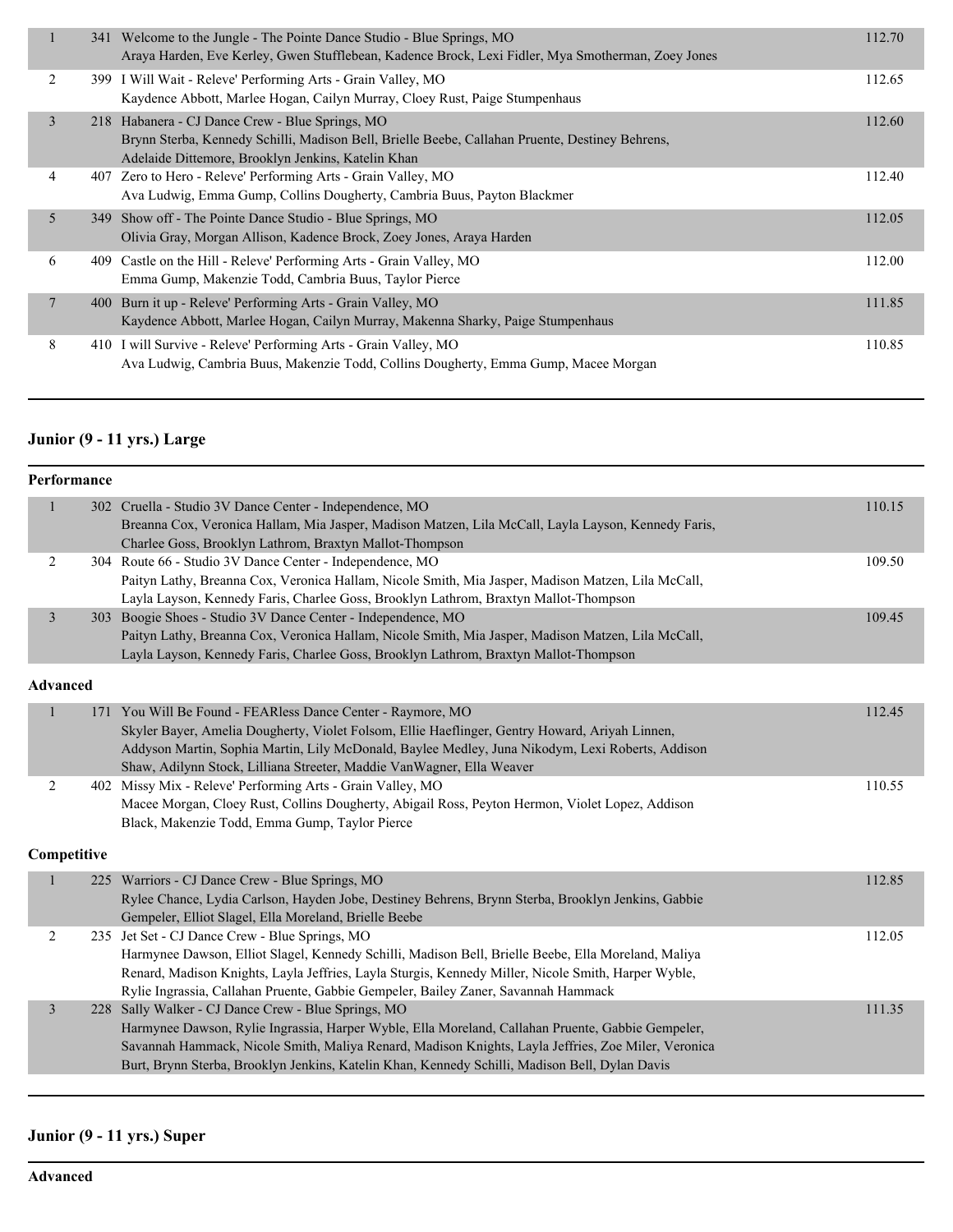|  | 20 CAMP GRANADA - Dance Expressions - Shawnee, KS                                                    | 112.15 |
|--|------------------------------------------------------------------------------------------------------|--------|
|  | Emersyn Browning, Lola Canales, Layla Canales, Raina Colbert, Ellie Culver, Adalyn Earp, Leah Glenn, |        |
|  | Lucy Hay, Charlotte Hobart, Ella Jasperson, Abigail Lero, Carolyn Lewis-Jones, Ella Pool, Isabelle   |        |
|  | Rangel, Brityn Satterfield, Avery Schwartz, Maggie Seefeldt, Riley Sharp, Kenadie Smith, Emery       |        |
|  | Spurlock, Danielle Stolz, Abrea Sullivan                                                             |        |
|  | 397 Hot! Hot! Hot! - Releve' Performing Arts - Grain Valley, MO                                      | 111.75 |
|  | Delaney Sutton, Payton Blackmer, Autumn Charlton, Brooklyn Luff, Lennon Rogers, Maddie Jeanne        |        |
|  | McCurdy, Eliza Hunt, Gwen Lee, Mia Philp, Hadley Roberts, Bettyjo Blume, Collins Dougherty, Cambria  |        |
|  | Buus, Peyton Hermon, Emma Gump, Addison Black, Jemma Winters, Taylor Pierce, Abigail Ross, Macee     |        |
|  | Morgan, Violet Lopez, Sailor Roberts, Makenzie Todd                                                  |        |
|  |                                                                                                      |        |

# **Teen (12 - 14 yrs.) Solo**

| Performance     |              |                                                                                         |        |  |
|-----------------|--------------|-----------------------------------------------------------------------------------------|--------|--|
|                 | 1            | 612 Colarito Raks - Alma Dolores Inter'l Dance Ctr - Sierra Vista, AZ<br>Mia James      | 112.85 |  |
|                 | 2            | 151 Light Me Up - FEARless Dance Center - Raymore, MO<br>Ellen Horning                  | 112.80 |  |
|                 | 3            | 527 Lost Boy - Denise's Dance Academy - Overland Park, KS<br>Jordan Perkins             | 112.60 |  |
|                 | 4            | 266 Ivory Black - FEARless Dance Center - Raymore, MO<br>Keni Holden                    | 112.45 |  |
|                 | 5            | 282 Falling - FEARless Dance Center - Raymore, MO<br>Reagan Caddell                     | 112.35 |  |
|                 | 5            | 525 Cover Me In Sunshine - Denise's Dance Academy - Overland Park, KS<br>Lilah Novorr   | 112.35 |  |
|                 | 6            | 544 Love You In The Dark - Little Steps Dance Studio - Seneca, KS<br>Cameron Ottersberg | 112.20 |  |
|                 | 7            | 199 Space Cowboy - CJ Dance Crew - Blue Springs, MO<br>Madeline Khan                    | 111.90 |  |
|                 | 8            | 112 Better - Infinity Dance Academy - Paola, KS<br>Carlee Taylor                        | 111.80 |  |
| <b>Advanced</b> |              |                                                                                         |        |  |
|                 | $\mathbf{1}$ | 73 WARRIOR - Dance Expressions - Shawnee, KS<br>Jaida Wills                             | 115.80 |  |
|                 | 2            | 81 LE JAZZ HOT - Dance Expressions - Shawnee, KS<br>Jadah Nudson                        | 115.35 |  |
|                 | 3            | 261 Unstoppable - FEARless Dance Center - Raymore, MO<br>Hailey Buck                    | 115.25 |  |
|                 | 4            | 567 False Confidence - The Next Step - Junction City, KS<br>Kayley Benner               | 114.95 |  |
|                 | 5            | 75 FALLING - Dance Expressions - Shawnee, KS<br><b>Ruth Simons</b>                      | 114.90 |  |
|                 | 6            | 197 Toxic - CJ Dance Crew - Blue Springs, MO<br>Rylee Chance                            | 114.85 |  |
|                 | 6            | 462 The Girl - Monica's School of Dance - Lees Summit, MO<br>Ella Hayes                 | 114.85 |  |
|                 | $\tau$       | 298 I Won't Complain - Denise's Dance Academy - Overland Park, KS<br>Teagan Browne      | 114.75 |  |
|                 | 8            | 86 I LOOKED INTO YOUR EYES - Dance Expressions - Shawnee, KS<br>Hailey Smith            | 114.55 |  |
|                 | 8            | 246 Let Me Think About it - CJ Dance Crew - Blue Springs, MO                            | 114.55 |  |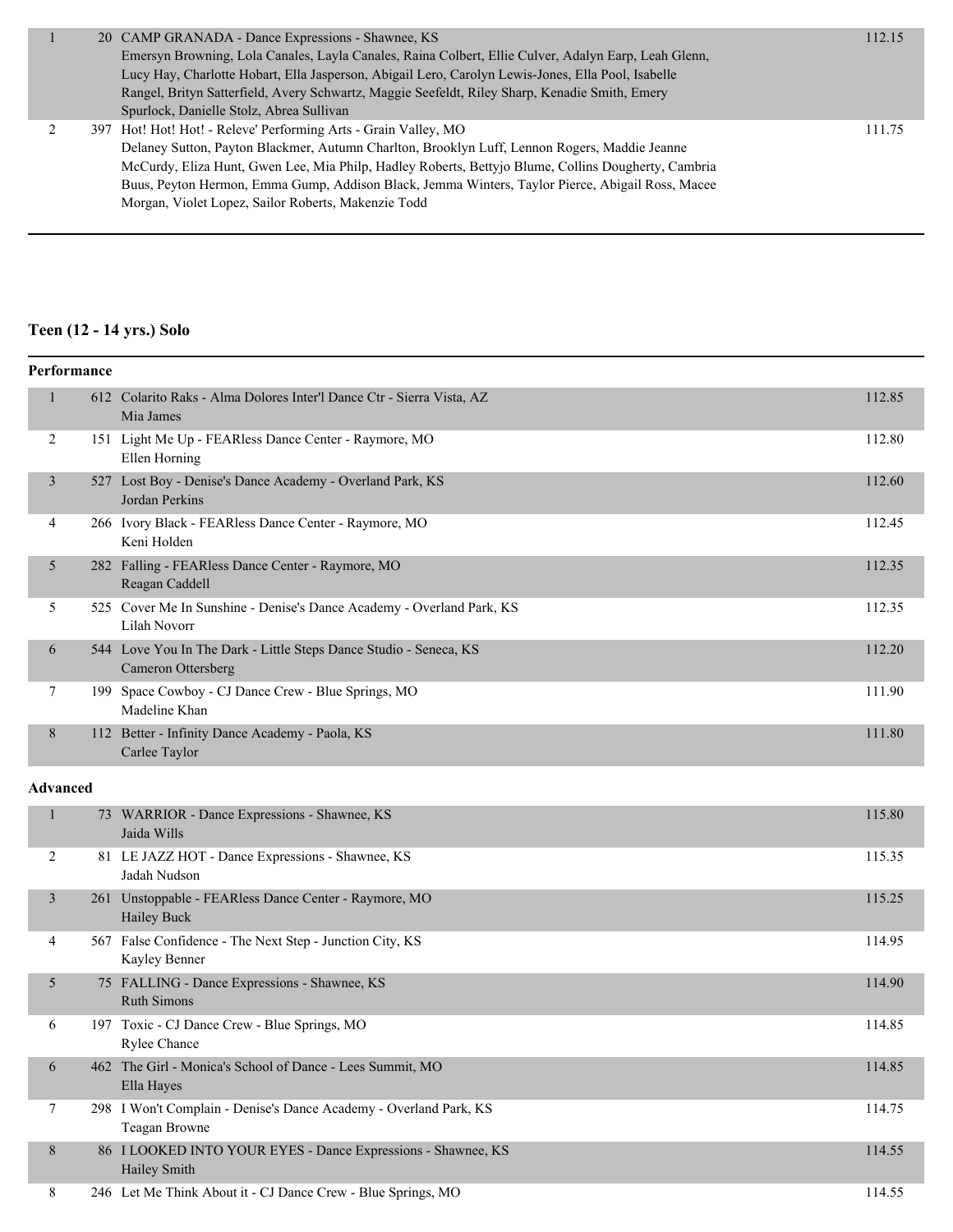Isabella Bonadonna

| 9  | 176 Invisible - FEARless Dance Center - Raymore, MO<br>Rebecca Sharpe | 114.50 |
|----|-----------------------------------------------------------------------|--------|
| 9  | 221 Runaway - CJ Dance Crew - Blue Springs, MO<br>Hayden Jobe         | 114.50 |
| 9  | 507 Ashes - Ballet Arts - Chillicothe, MO<br>Anna Pfaff               | 114.50 |
| 10 | 65 CLEARLY - Dance Expressions - Shawnee, KS<br>Celia Montano         | 114.40 |
| 10 | 74 RAIN - Dance Expressions - Shawnee, KS<br>Allie Novay              | 114.40 |

#### **Competitive**

| 10             |     | 283 Hurt - FEARless Dance Center - Raymore, MO<br>Lily Jenkins                       | 115.25 |
|----------------|-----|--------------------------------------------------------------------------------------|--------|
| 9              |     | 249 As the World Caves In - CJ Dance Crew - Blue Springs, MO<br>Dylan Northcutt      | 115.45 |
| 8              |     | 257 Liquid Dance - CJ Dance Crew - Blue Springs, MO<br>Lydia Carlson                 | 115.65 |
| 7              |     | 121 Ending - Infinity Dance Academy - Paola, KS<br>Anisa Reyna                       | 115.80 |
| 6              |     | 67 LISTEN - Dance Expressions - Shawnee, KS<br>Alaura Newton                         | 115.85 |
| 5              |     | 365 Be Alright - The Pointe Dance Studio - Blue Springs, MO<br>Kadence Brock         | 115.90 |
| 5              |     | 195 Always and Forever - CJ Dance Crew - Blue Springs, MO<br><b>Brooklyn Jenkins</b> | 115.90 |
| 4              |     | 70 GRACE - Dance Expressions - Shawnee, KS<br>Lauran Newton                          | 116.00 |
| 3              |     | 271 Remedy - FEARless Dance Center - Raymore, MO<br>Railey Zeysing                   | 116.35 |
| $\overline{2}$ | 290 | Skyscraper - FEARless Dance Center - Raymore, MO<br>Paisley Park                     | 116.50 |
| 2              |     | 196 River Wild - CJ Dance Crew - Blue Springs, MO<br><b>Destiney Behrens</b>         | 116.50 |
| 1              |     | 445 I'll Get There - Point A Dance - Lawrence, KS<br>Peighton Stewart                | 116.75 |
|                |     | 111 Rome - Infinity Dance Academy - Paola, KS<br>Wilson Wright                       | 116.75 |

# **Teen (12 - 14 yrs.) Duet/Trio**

| Performance |                                                                                            |        |
|-------------|--------------------------------------------------------------------------------------------|--------|
|             | 530 Fabulous - Denise's Dance Academy - Overland Park, KS<br>Lilah Novorr, Jordan Perkins  | 112.85 |
|             | 105 Stone - Infinity Dance Academy - Paola, KS<br>Layla Goode, Carlee Taylor               | 112.80 |
| 3           | 174 Look After You - FEARless Dance Center - Raymore, MO<br>Addison Shaw, Ellie Haeflinger | 112.65 |
| 4           | 381 Fires - Denise's Dance Academy - Overland Park, KS<br>Claire Burch, Taylor Earnest     | 112.40 |
| 5           | 528 Cool Girl - Denise's Dance Academy - Overland Park, KS<br>Katherine Davis, Megan Rees  | 112.15 |
| 6           | 262 Water - FEARless Dance Center - Raymore, MO                                            | 112.05 |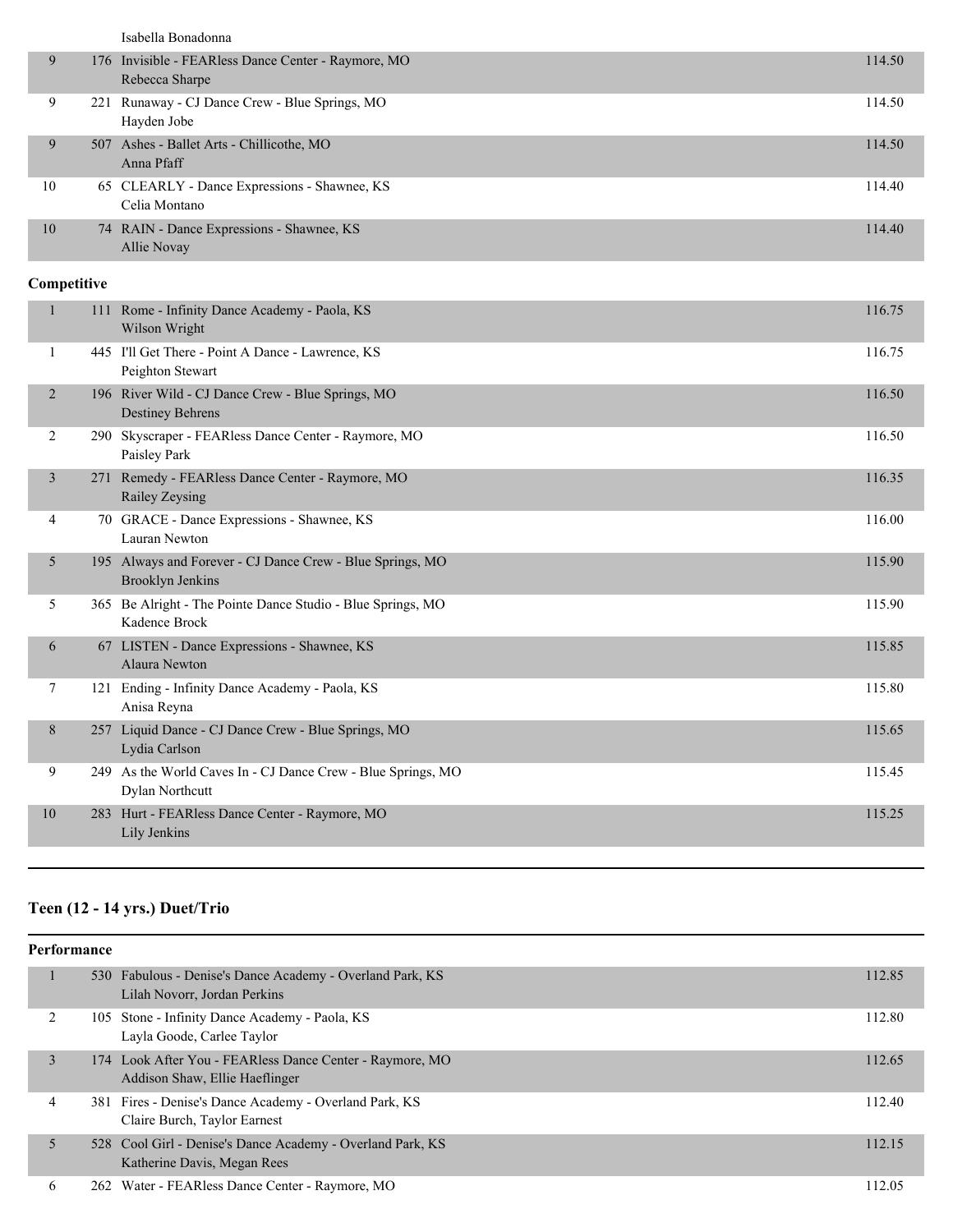#### **Advanced**

| $\mathbf{1}$            |             | 481 Uptown Funk - Monica's School of Dance - Lees Summit, MO<br>Eva Bennett, Ryla Callahan, Olivia Huntley | 114.70 |
|-------------------------|-------------|------------------------------------------------------------------------------------------------------------|--------|
| $\overline{2}$          |             | 219 Step In Time - CJ Dance Crew - Blue Springs, MO<br>Harmynee Dawson, Hayden Jobe                        | 114.55 |
| 3                       |             | 310 Body Language - Studio 3V Dance Center - Independence, MO<br>Jaylee Goss, Lily Porter, Anna Jasper     | 114.45 |
| 4                       |             | 40 HAVE IT ALL - Dance Expressions - Shawnee, KS<br>Jadah Nudson, Cala Nudson                              | 114.30 |
| 5                       |             | 509 You're Gonna Be Okay - Ballet Arts - Chillicothe, MO<br>Kaelyn Graupman, Anna Pfaff                    | 114.20 |
| 6                       |             | 485 Body Language - Monica's School of Dance - Lees Summit, MO<br>Eva Bennett, Ryla Callahan               | 114.15 |
| 7                       |             | 486 Carry You - Monica's School of Dance - Lees Summit, MO<br>Lillian Cook, Sidney Cook                    | 114.00 |
| 8                       |             | 480 I Can't Do It Alone - Monica's School of Dance - Lees Summit, MO<br>Bailey Solomon, Taya Smith         | 113.60 |
| 9                       |             | 505 I Can't Do It Alone - Ballet Arts - Chillicothe, MO<br>Baylee Gatson, Shelby Gatson                    | 113.55 |
| 10                      |             | 215 Valerie - CJ Dance Crew - Blue Springs, MO<br>Destinee Shaffer, Addy Kincaid-Chilcutt, Aurora Jordan   | 113.50 |
|                         | Competitive |                                                                                                            |        |
| $\mathbf{1}$            |             | 156 Piano Man - FEARless Dance Center - Raymore, MO<br>Lily Jenkins, Lilliana Streeter                     | 116.50 |
| 2                       |             | 101 Trust Me Again - Infinity Dance Academy - Paola, KS<br>Anisa Reyna, Wilson Wright                      | 116.25 |
| $\overline{\mathbf{3}}$ |             | 274 I Miss Her - FEARless Dance Center - Raymore, MO<br>Ella Baird, Payton Raby                            | 115.10 |
| 4                       |             | 212 End of the Line - CJ Dance Crew - Blue Springs, MO<br>Kennedy McCauley, Dylan Northcutt                | 114.10 |
| 5                       |             | 106 Shake Your Groove Thing - Infinity Dance Academy - Paola, KS<br>Raylee Gould, Wilson Wright            | 114.05 |
| 6                       |             | 428 Stand by Me - Releve' Performing Arts - Grain Valley, MO<br>Helena Ferguson, Mackenzie Craver          | 113.90 |
| 7                       |             | 44 KEEP YOU SAFE - Dance Expressions - Shawnee, KS<br>Audrey Stolz, Carolyn Lewis-Jones, Clara Lewis-Jones | 113.50 |
| 7                       |             | 429 Dangerous - Releve' Performing Arts - Grain Valley, MO<br>Kaydence Abbott, Cailyn Murray               | 113.50 |

#### **Teen (12 - 14 yrs.) Small**

| Performance |   |  |                                                                                                   |        |
|-------------|---|--|---------------------------------------------------------------------------------------------------|--------|
|             |   |  | 534 Danger Zone - Little Steps Dance Studio - Seneca, KS                                          | 112.90 |
|             |   |  | Shayfer Cumro, McKartnee Smith, Kaylee Farrell, Kailey Mady, Izzabella Antoine                    |        |
|             | 2 |  | 165 Marvel - FEARless Dance Center - Raymore, MO                                                  | 112.80 |
|             |   |  | Amelia Dougherty, Violet Folsom, Ellie Haeflinger, Ryanne Osburn, Sydney Slater, Rylee Vaughn     |        |
|             | 3 |  | 164 Mad World - FEARless Dance Center - Raymore, MO                                               | 112.60 |
|             |   |  | Addi Butterworth, Reagan Caddell, Violet Folsom, Ellie Haeflinger, Addyson Martin, Ryanne Osburn, |        |
|             |   |  | Destiny Taylor, Ella Weaver                                                                       |        |
|             |   |  | 579 Little Steps Junior Cheer - Little Steps Dance Studio - Seneca, KS                            | 112.60 |
|             |   |  | Shayfer Cumro, McKartnee Smith, Macy Stoudt, Julia Heinen, Jayden Heideman, Izzabella Antoine,    |        |
|             |   |  | Madison Ward, Corabelle Langill, Alex Davidson                                                    |        |
|             |   |  |                                                                                                   |        |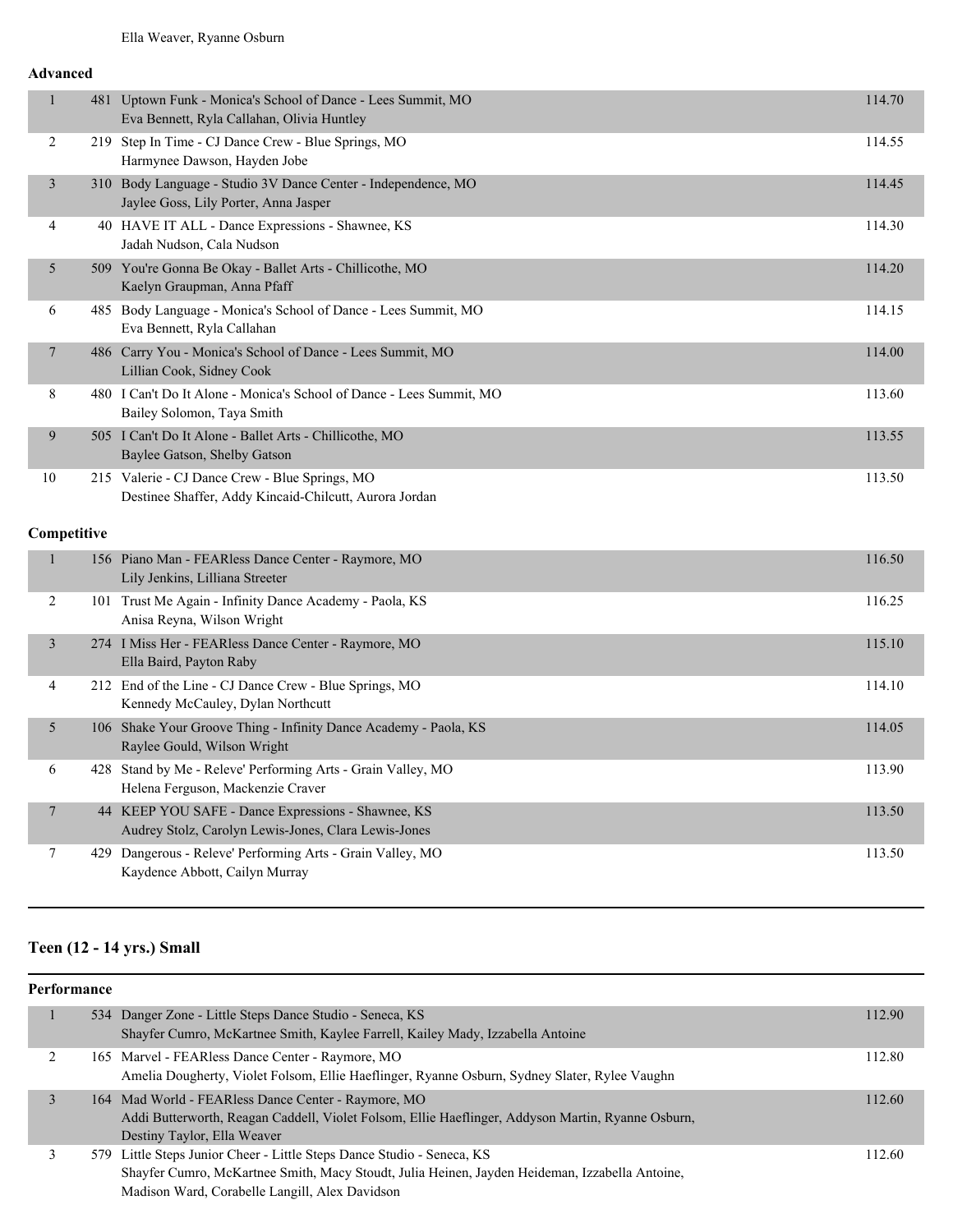**Advanced**

| $\mathbf{1}$   |             | 28 NO MATTER WHERE YOU ARE - Dance Expressions - Shawnee, KS<br>Helena Fink, Lily Meylan, Allie Novay, Jadah Nudson, Chloe Thomas, Jaida Wills                                                                  | 114.55 |
|----------------|-------------|-----------------------------------------------------------------------------------------------------------------------------------------------------------------------------------------------------------------|--------|
| 2              |             | 24 CAME HERE FOR LOVE - Dance Expressions - Shawnee, KS                                                                                                                                                         | 113.95 |
|                |             | Emily Breit, Reese Browning, Julia Dunn, Audrey Rasmussen, Marley Upp                                                                                                                                           |        |
| $\mathfrak{Z}$ |             | 233 When the Party is Over - CJ Dance Crew - Blue Springs, MO<br>Madi Haislip, Aurora Jordan, Addy Kincaid-Chilcutt, Evie Dilks, Adelaide Dittemore, Katelin Khan,<br>Madeline Khan, Lily Pallo                 | 113.75 |
| 4              |             | 144 Bossa Nova Baby - FEARless Dance Center - Raymore, MO<br>Ella Baird, Addi Butterworth, Amelia Dougherty, Gentry Howard, Lexi Roberts, Lilliana Streeter, Rylee<br>Vaughn, Ella Weaver                       | 113.65 |
| 5              |             | 347 Do my thang - The Pointe Dance Studio - Blue Springs, MO<br>Paddy Kerley, Kylie Zavodny, Clara Hunt, Abigail Barchers, Eve Kerley                                                                           | 113.30 |
| 6              |             | 269 Run Baby Run - FEARless Dance Center - Raymore, MO<br>Reagan Caddell, Ellen Horning, Ellie Haeflinger, Ryanne Osburn, Rylee Vaughn, Deja Lindly, Lauren<br>Sharpe, Lexi Roberts                             | 113.10 |
| 7              |             | 588 Tamborine - Steven Massey Dance Theatre - Topeka, KS<br>Az'Gianna Thompson, Trinity Warfield, Au'Janea Webster, Joneice Hokanson-Bell, A'Mauri Atkins                                                       | 112.35 |
| 8              |             | 351 Sit down - The Pointe Dance Studio - Blue Springs, MO<br>Sydney Criss, Malorie Ward, Kylie Zavodny, Ava Gardner, Abigail Barchers, London Criss                                                             | 112.25 |
|                | Competitive |                                                                                                                                                                                                                 |        |
| $\mathbf{1}$   |             | 95 Baby I'm A Star - Infinity Dance Academy - Paola, KS<br>Raylee Gould, Anisa Reyna, Wilson Wright, Macyn Goode, Makenna Holmes, Skylar Weers, Jenna<br>Herrstrom                                              | 116.10 |
| 2              |             | 29 Y2K - Dance Expressions - Shawnee, KS<br>Kamrynn Burgess, Lola Canales, Adalyn Earp, Jasmine Leonard, Madilyn Meyers, Lauran Newton,<br>Alaura Newton, Mandy Wilson                                          | 116.05 |
| $\mathfrak{Z}$ |             | 145 Anguish - FEARless Dance Center - Raymore, MO<br>Ella Baird, Hailey Buck, Lexi Holden, Lily Jenkins, Ankita Kapoor, Rebecca Sharpe, Gabrielle Smith,<br>Lilliana Streeter, Railey Zeysing                   | 115.10 |
| 4              |             | 96 Good Job - Infinity Dance Academy - Paola, KS<br>Raylee Gould, Anisa Reyna, Wilson Wright, Macyn Goode, Makenna Holmes, Carlee Taylor, Jenna<br>Herrstrom                                                    | 114.85 |
| 5              |             | 340 I'll stand by you - The Pointe Dance Studio - Blue Springs, MO<br>Araya Harden, Kadence Brock, Kenli Banks, Olivia Gray, Paddy Kerley                                                                       | 114.80 |
| 6              |             | 25 THE PRAYER - Dance Expressions - Shawnee, KS<br>Alaura Newton, Lauran Newton, Jadah Nudson, Kamryn Small, Hailey Smith                                                                                       | 114.75 |
| 7              |             | 98 Arms Around You - Infinity Dance Academy - Paola, KS<br>Raylee Gould, Anisa Reyna, Wilson Wright, Macyn Goode, Makenna Holmes, Skylar Weers, Jenna<br>Herrstrom                                              | 114.55 |
| 8              |             | 226 Lady Marmalade - CJ Dance Crew - Blue Springs, MO<br>Brianna Moore, Hannah Moore, Avery Appelhans, Destinee Shaffer, Delaney Pouncil, Imani Black,<br>Isabella Bonadonna, Kennedy McCauley, Dylan Northcutt | 114.45 |
| 9              |             | 406 Mein Herr - Releve' Performing Arts - Grain Valley, MO<br>Abbey Neer, Colette Van Biber, Taegan Clark, Gwen Duckett, Kaydence Abbott, Lexie Pasley, Helena<br>Ferguson, Mackenzie Craver, Gabby Reyes       | 114.35 |
| 10             |             | 99 Never Letting Go - Infinity Dance Academy - Paola, KS<br>Raylee Gould, Wilson Wright, Macyn Goode, Makenna Holmes, Skylar Weers                                                                              | 114.30 |
| 10             |             | 143 Hypnosis - FEARless Dance Center - Raymore, MO<br>Ella Baird, Hailey Buck, Lily Jenkins, Lilliana Streeter                                                                                                  | 114.30 |
|                |             |                                                                                                                                                                                                                 |        |

# **Teen (12 - 14 yrs.) Large**

#### **Performance**

T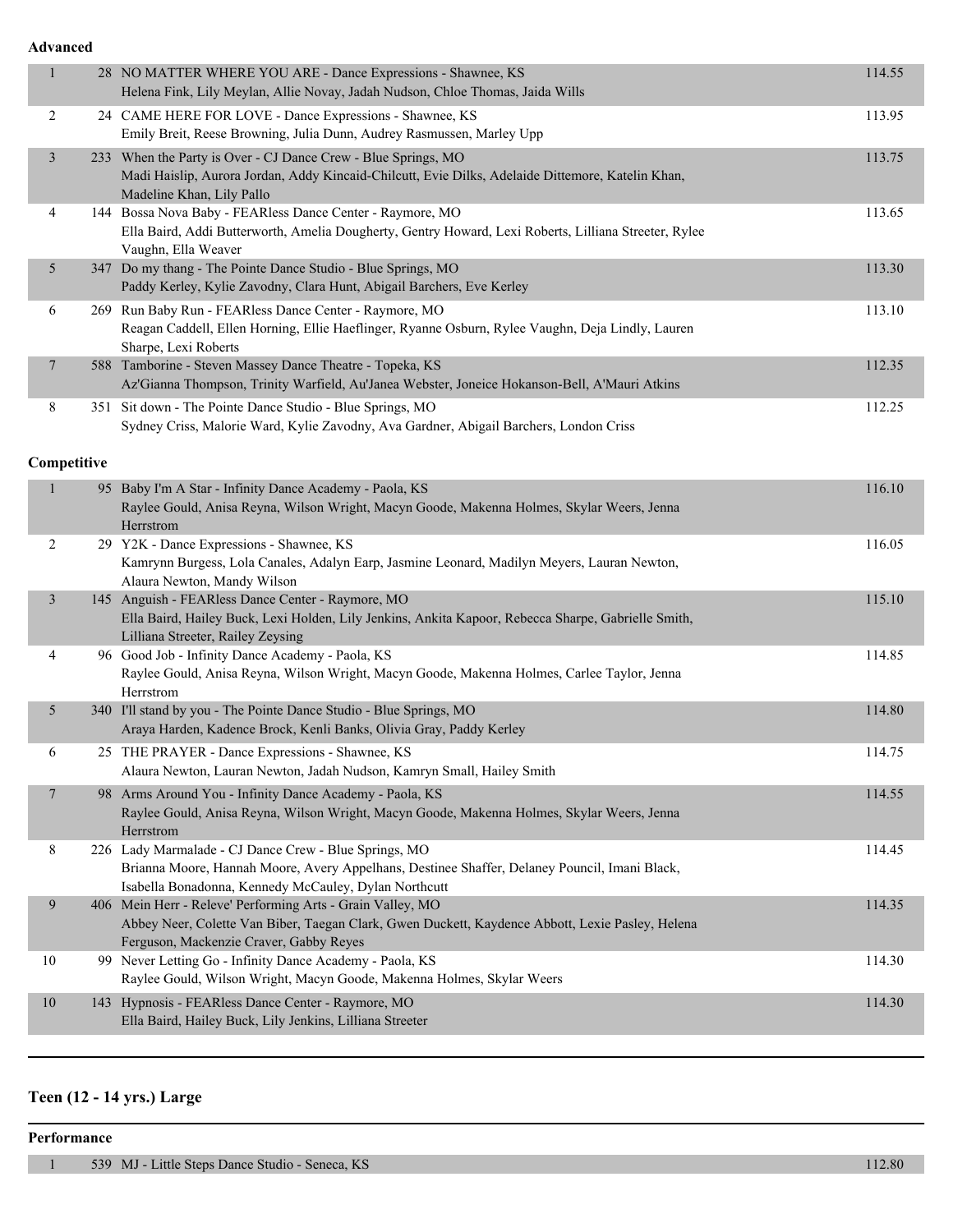Kyra Bergman, Kennedy Deters, Gracie Quint, Ellie Mady, Alyssa Howe, Allie Nider, Shayfer Cumro, Rayna Reyes, McKartnee Smith, Kaylee Farrell, Kailey Mady, Izzabella Antoine, Cameron Ottersberg, Raya Farrell, Madison Ward, Raven Garza, Maygen Farrell, Elizabeth Edwards

#### **Advanced**

| $\mathbf{1}$            | 27 COFFEE BREAK - Dance Expressions - Shawnee, KS                                                                                                                                                      | 115.05 |
|-------------------------|--------------------------------------------------------------------------------------------------------------------------------------------------------------------------------------------------------|--------|
|                         | Caroline Blume, Emily Breit, Reese Browning, Danika Davis, Evie Grover, Jasmine Leonard, Celia                                                                                                         |        |
|                         | Montano, Jadah Nudson, Taylor Pack, Charlotte Sanchez, Ruth Simons, Hailey Smith, Chloe Thomas,                                                                                                        |        |
|                         | Carrie Wallace, Claire Wilson                                                                                                                                                                          |        |
| 2                       | 35 BILLS - Dance Expressions - Shawnee, KS<br>Caroline Blume, Julia Dunn, Evie Grover, Jasmine Leonard, Lily Meylan, Celia Montano, Allie Novay,                                                       | 114.55 |
|                         | Jadah Nudson, Audrey Rasmussen, Charlotte Sanchez, Ruth Simons, Kate Soukup                                                                                                                            |        |
| $\mathfrak{Z}$          | 495 Let It Be - Monica's School of Dance - Lees Summit, MO                                                                                                                                             | 114.50 |
|                         | Bailey Solomon, Ryla Callahan, Eva Bennett, Emily Abraham, Gaby Morley, Alexa Sager, Ella Hayes,                                                                                                       |        |
|                         | Lillian Huntley, Sidney Cook, Kiara Castellanos, Olivia Huntley, Lillian Cook, Taya Smith, Jaelyn                                                                                                      |        |
|                         | Roberson, Lauren Roberson, Kambria Castellanos, Dafne Vargas                                                                                                                                           |        |
| 4                       | 494 Cold Hearted Snake - Monica's School of Dance - Lees Summit, MO                                                                                                                                    | 114.45 |
|                         | Bailey Solomon, Ryla Callahan, Eva Bennett, Olivia Huntley, Emily Abraham, Gaby Morley, Alexa                                                                                                          |        |
|                         | Sager, Ella Hayes, Lillian Huntley, Sidney Cook, Kiara Castellanos, Lillian Cook, Taya Smith, Jaelyn                                                                                                   |        |
|                         | Roberson, Lauren Roberson, Kambria Castellanos, Dafne Vargas                                                                                                                                           |        |
| 5                       | 489 I've Got Rhythm - Monica's School of Dance - Lees Summit, MO                                                                                                                                       | 114.40 |
|                         | Bailey Solomon, Ryla Callahan, Olivia Huntley, Eva Bennett, Emily Abraham, Gaby Morley, Alexa                                                                                                          |        |
|                         | Sager, Ella Hayes, Lillian Huntley, Sidney Cook, Kiara Castellanos, Lillian Cook, Taya Smith, Jaelyn                                                                                                   |        |
|                         | Roberson, Lauren Roberson, Kambria Castellanos, Dafne Vargas                                                                                                                                           |        |
| 6                       | 500 Rain - Monica's School of Dance - Lees Summit, MO                                                                                                                                                  | 114.30 |
|                         | Bailey Solomon, Ryla Callahan, Eva Bennett, Olivia Huntley, Lillian Cook, Taya Smith, Jaelyn Roberson,                                                                                                 |        |
|                         | Lauren Roberson, Kambria Castellanos, Dafne Vargas, Emily Abraham                                                                                                                                      |        |
| $\overline{7}$          | 26 GROWING PAINS - Dance Expressions - Shawnee, KS                                                                                                                                                     | 114.20 |
|                         | Caroline Blume, Kamrynn Burgess, Danika Davis, Adalyn Earp, Evie Grover, Keira Kessler, Abigail<br>Lero, Lily Meylan, Celia Montano, Cala Nudson, Taylor Pack, Charlotte Sanchez, Chloe Thomas, Carrie |        |
|                         | Wallace                                                                                                                                                                                                |        |
| 8                       | 499 Knock On Wood - Monica's School of Dance - Lees Summit, MO                                                                                                                                         | 114.10 |
|                         | Eva Bennett, Bailey Solomon, Ryla Callahan, Olivia Huntley, Emily Abraham, Lillian Cook, Taya Smith,                                                                                                   |        |
|                         | Jaelyn Roberson, Lauren Roberson, Kambria Castellanos, Dafne Vargas                                                                                                                                    |        |
| 9                       | 272 Lean Back - FEARless Dance Center - Raymore, MO                                                                                                                                                    | 114.05 |
|                         | Addi Butterworth, Reagan Caddell, Ellen Horning, Ariyah Linnen, Dean McNally, Baylee Medley,                                                                                                           |        |
|                         | Jaelynn Meis, Addison Shaw, Sydney Slater, Lilliana Streeter, Rylee Vaughn, Ella Weaver                                                                                                                |        |
| 10                      | 307 Footloose - Studio 3V Dance Center - Independence, MO                                                                                                                                              | 113.95 |
|                         | Jaylee Goss, Emily Druen, Chloe Bristow, Chance Allee, Taelor Dykeman, Madison Hallam, Lily Porter,                                                                                                    |        |
|                         | Dakota Clymore, Anna Jasper, Adia Wentz                                                                                                                                                                |        |
| Competitive             |                                                                                                                                                                                                        |        |
|                         |                                                                                                                                                                                                        |        |
| $\mathbf{1}$            | 141 Roll in Ze Hay - FEARless Dance Center - Raymore, MO                                                                                                                                               | 116.85 |
|                         | Avrey Blake, Ella Baird, Hailey Buck, Addison Fletchall, Lucy Hammontree, Lexi Holden, Lily Jenkins,                                                                                                   |        |
|                         | Ankita Kapoor, Deja Lindly, Jaelynn Meis, Payton Raby, Lauren Sharpe, Rebecca Sharpe, Lilliana                                                                                                         |        |
|                         | Streeter, Emma Zeysing, Railey Zeysing<br>229 Be Our Guest - CJ Dance Crew - Blue Springs, MO                                                                                                          |        |
| 2                       | Brianna Moore, Elizabeth Curtis, Kenna Morgan, Addison Schmitt, Ruby Flackmiller, Treva Neathery,                                                                                                      | 116.70 |
|                         | Gianna Graham, Chloe Williams, Lydia Carlson, Brynn Sterba, Rylee Chance, Isabella Bonadonna,                                                                                                          |        |
|                         | Hayden Jobe, Harleigh Pouncil, Layla Sturgis, Nicole Smith, Savannah Hammack                                                                                                                           |        |
| $\overline{\mathbf{3}}$ | 79 DISCO FEVER - Dance Expressions - Shawnee, KS                                                                                                                                                       | 116.40 |
|                         | Emily Breit, Kamrynn Burgess, Danika Davis, Elizabeth Hoff, Kaci Jussel, Malia Krumme, Abigail Lero,                                                                                                   |        |
|                         | Madilyn Meyers, Alaura Newton, Lauran Newton, Cala Nudson, Faith Parker, Kamryn Small, Hailey                                                                                                          |        |
|                         | Smith, Carlie Stallbaumer, Audrey Stolz, Jaida Wills                                                                                                                                                   |        |
| 3                       | 273 You Lost Me - FEARless Dance Center - Raymore, MO                                                                                                                                                  | 116.40 |
|                         | Ella Baird, Hailey Buck, Lucy Hammontree, Lily Jenkins, Ankita Kapoor, Payton Raby, Rebecca Sharpe,                                                                                                    |        |
|                         | Gabrielle Smith, Peyson Smith, Lilliana Streeter, Emma Zeysing, Railey Zeysing, Avrey Blake                                                                                                            |        |
| 4                       | 224 Block Cell Tango - CJ Dance Crew - Blue Springs, MO                                                                                                                                                | 116.30 |
|                         | Treva Neathery, Ruby Flackmiller, Kenna Morgan, Kayla Hagedorn, Harleigh Pouncil, Gianna Graham,                                                                                                       |        |
|                         | Elizabeth Curtis, Camryn Blackwell, Avery Appelhans, Addison Schmitt, Lydia Carlson, Dylan Northcutt                                                                                                   |        |

5 230 OMIGOD You Guys! - CJ Dance Crew - Blue Springs, MO 115.55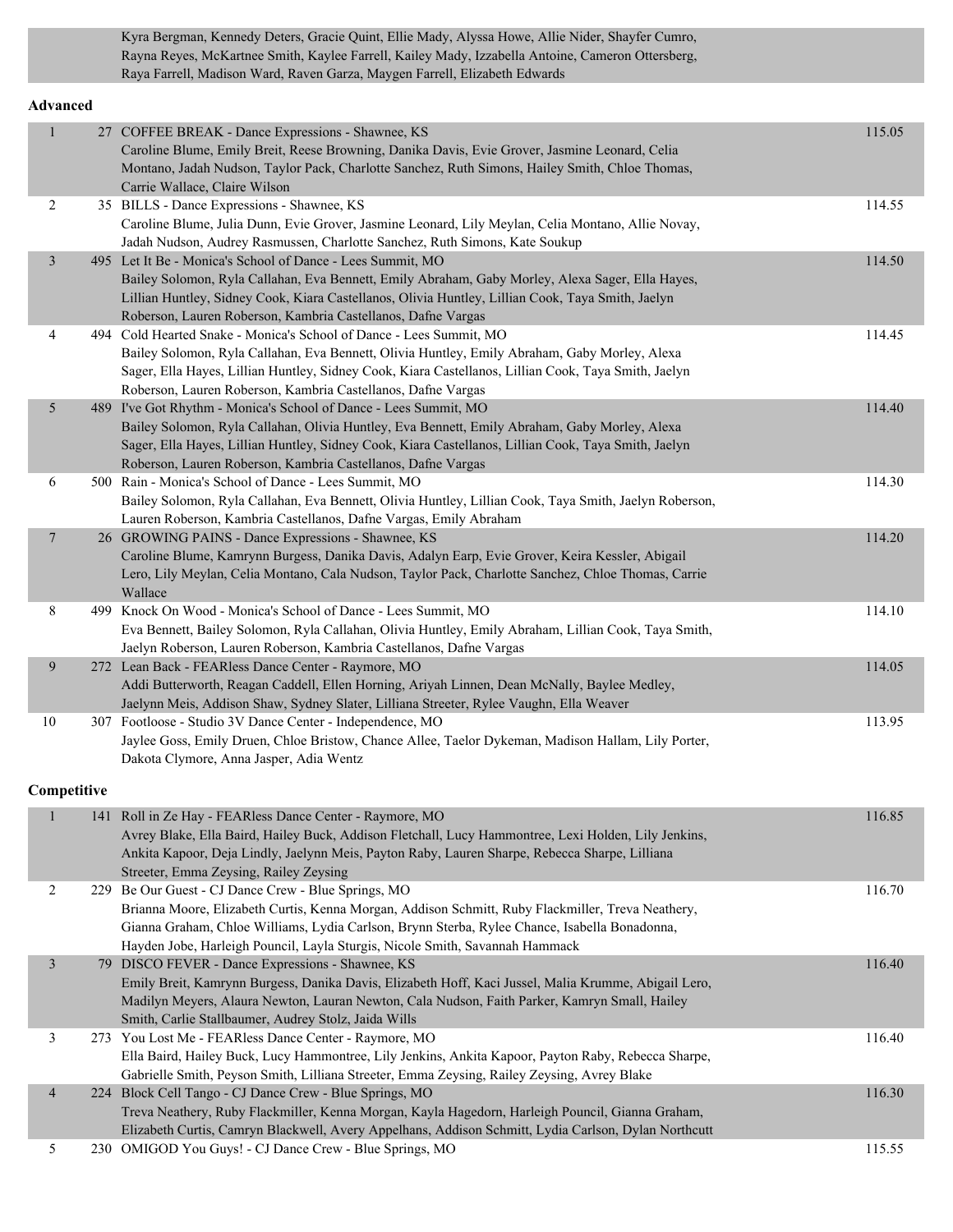|    | Madi Haislip, Brianna Moore, Hannah Moore, Aurora Jordan, Destinee Shaffer, Brynn Sterba, Avery<br>Appelhans, Addy Kincaid-Chilcutt, Kennedy McCauley, Dylan Northcutt, Destiney Behrens, Evie Dilks,<br>Brooklyn Jenkins, Madeline Khan, Imani Black                                                                                                                           |        |
|----|---------------------------------------------------------------------------------------------------------------------------------------------------------------------------------------------------------------------------------------------------------------------------------------------------------------------------------------------------------------------------------|--------|
| 6  | 263 Power Over Me - FEARless Dance Center - Raymore, MO<br>Kenzi Holden, Lilliana Streeter, Jaelynn Meis, Ella Baird, Hailey Buck, Addison Fletchall, Lexi Holden,<br>Ellen Horning, Lily Jenkins, Ankita Kapoor, Deja Lindly, Paisley Park, Rebecca Sharpe, Lauren Sharpe,<br>Chesney Smith, Adilynn Stock, Railey Zeysing                                                     | 115.25 |
| 7  | 131 The Ladies - FEARless Dance Center - Raymore, MO<br>Kenzi Holden, Hailey Buck, Addi Butterworth, Reagan Caddell, Lexi Holden, Ellen Horning, Lily<br>Jenkins, Deja Lindly, Addyson Martin, Lexi Roberts, Lauren Sharpe, Chesney Smith, Presley Smith,<br>Adilynn Stock, Lilliana Streeter                                                                                   | 114.80 |
| 8  | 227 Red Kingdom - CJ Dance Crew - Blue Springs, MO<br>Elizabeth Curtis, Aurora Jordan, Lydia Carlson, Addy Kincaid-Chilcutt, Avery Appelhans, Harleigh<br>Pouncil, Isabella Bonadonna, Kennedy McCauley, Dylan Northcutt, Addison Schmitt, Delaney Pouncil,<br>Chloe Williams, Imani Black                                                                                      | 114.75 |
| 9  | 405 Hometown Glory - Releve' Performing Arts - Grain Valley, MO<br>Abbey Neer, Chloe Hammontree, Mackenzie Craver, Lily Cassidy, Gwen Duckett, Gabby Reyes, Taylor<br>Greeson, Presley Fansher, Taegan Clark, Payton Blackmer, Mia Scott, Marlee Hogan, Makenna Sharky,<br>Lexie Pasley, Kaydence Abbott, Helena Ferguson, Delaney Sutton, Colette Van Biber, Paige Stumpenhaus | 114.70 |
| 10 | 30 MY HOUSE - Dance Expressions - Shawnee, KS<br>Emily Breit, Reese Browning, Elizabeth Hoff, Kaci Jussel, Jasmine Leonard, Madilyn Meyers, Ruth<br>Simons, Kate Soukup, Audrey Stolz, Adi Truta, Jaida Wills                                                                                                                                                                   | 114.60 |
|    |                                                                                                                                                                                                                                                                                                                                                                                 |        |

#### **Teen (12 - 14 yrs.) Super**

| <b>Advanced</b> |  |                                                                                                                                                                                                                                                                                                                                                                                                                                                                                                                                                                                                                                                                                         |        |
|-----------------|--|-----------------------------------------------------------------------------------------------------------------------------------------------------------------------------------------------------------------------------------------------------------------------------------------------------------------------------------------------------------------------------------------------------------------------------------------------------------------------------------------------------------------------------------------------------------------------------------------------------------------------------------------------------------------------------------------|--------|
| 1               |  | 488 Get On Your Feet - Monica's School of Dance - Lees Summit, MO<br>Bailey Solomon, Ryla Callahan, Olivia Huntley, Eva Bennett, Lillian Cook, Taya Smith, Jaelyn Roberson,<br>Lauren Roberson, Kambria Castellanos, Dafne Vargas, Emily Abraham, Ava Bush, Gaby Morley, Alexa<br>Sager, Ella Hayes, Lillian Huntley, Sidney Cook, Kiara Castellanos, Kalyn Grimes, Annabel Addington,<br>Harper Taylor, Addison Solomon, Emery Seuferling, Victoria Sager, Hudson Hayes, Kaylee Stephens,<br>Mya Box, Emily Moyers, Scarlett Zamudio, Kerrigan Grimes, Camille Hayes, Emily Sager, Alexis<br>Pyltsov, Olivia Brown, Ayla Yeager, Maxwell Tittle, Molly Moyers, Esther Wilde, Zoe Gerke | 115.30 |
| Competitive     |  |                                                                                                                                                                                                                                                                                                                                                                                                                                                                                                                                                                                                                                                                                         |        |
|                 |  | 232 The Village - CJ Dance Crew - Blue Springs, MO<br>Madi Haislip, Imani Black, Hannah Moore, Elizabeth Curtis, Destinee Shaffer, Chloe Williams, Camryn<br>Blackwell, Brianna Moore, Avery Appelhans, Addy Kincaid-Chilcutt, Addison Schmitt, Rylee Chance,<br>Madeline Khan, Lydia Carlson, Kennedy McCauley, Hayden Jobe, Dylan Northcutt, Destiney Behrens,<br>Delaney Pouncil, Brynn Sterba, Brooklyn Jenkins, Aurora Jordan                                                                                                                                                                                                                                                      | 115.60 |
| 2               |  | 396 Ladies Night - Releve' Performing Arts - Grain Valley, MO<br>Taylor Greeson, Rowan Butt, Presley Fansher, Mia Leone, Mackenzie Craver, Lily Cassidy, Gwen<br>Duckett, Gabby Reyes, Ella Davenport, Ella Hogan, Chloe Hammontree, Abbey Neer, Taegan Clark, Mia<br>Scott, Marlee Hogan, Makenna Sharky, Lexie Pasley, Kaydence Abbott, Helena Ferguson, Colette Van<br>Biber, Cailyn Murray, Paige Stumpenhaus, Cloey Rust, Ava Ludwig                                                                                                                                                                                                                                               | 114.70 |
| 3               |  | 38 NEVER SURRENDER - Dance Expressions - Shawnee, KS<br>Caroline Blume, Emily Breit, Reese Browning, Kamrynn Burgess, Raina Colbert, Danika Davis, Julia<br>Dunn, Adalyn Earp, Helena Fink, Evie Grover, Elizabeth Hoff, Kaci Jussel, Lily Meylan, Celia Montano,<br>Alaura Newton, Lauran Newton, Taylor Pack, Audrey Rasmussen, Charlotte Sanchez, Ruth Simons,<br>Hailey Smith, Kate Soukup, Audrey Stolz, Adi Truta, Claire Wilson, Marley Upp                                                                                                                                                                                                                                      | 114.60 |

# **Teen (12 - 14 yrs.) Production**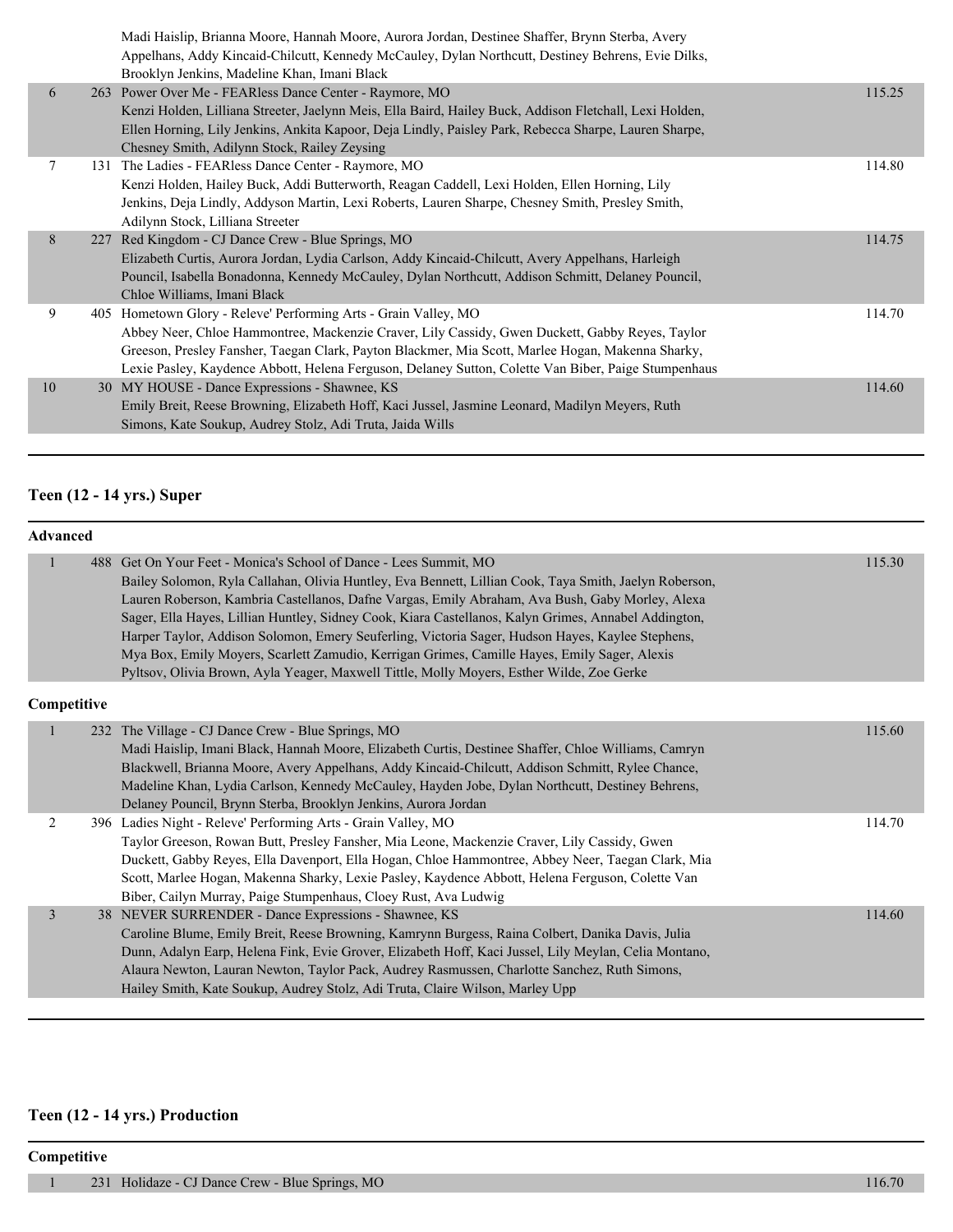|   | Harmynee Dawson, Layla Jeffries, Madi Haislip, Brianna Moore, Hannah Moore, Elizabeth Curtis,<br>Aurora Jordan, Destinee Shaffer, Lydia Carlson, Brynn Sterba, Elliot Slagel, Kennedy Schilli, Madison<br>Bell, Brielle Beebe, Rylee Chance, Ella Moreland, Maliya Renard, Veronica Burt, Madison Knights,<br>Addy Kincaid-Chilcutt, Harper Wyble, MaKinley Knights, Molly Gerard, Sage Fults, Charlotte Hall,<br>Adeline Qualkinbush, Rylie Ingrassia, Savannah Hammack, Avery Appelhans, Hayden Jobe, Harleigh<br>Pouncil, Paisley Cole, Layla Sturgis, Riley Colehour, Kennedy Miller, Zoe Miler, Nicole Smith, Ramey<br>Snyder, Lenora Dilks, Kenneddy Farquhar, Isabella Bonadonna, Kennedy McCauley, Dylan Northcutt,<br>Callahan Pruente, Tucker Cooper, Dylan Davis, Emmelyn Davis, Aubree Dupin, Kensie Fulks, Miyah<br>Greenlaw, Olivia Hoberg, Emilyn Jordan, Aria Lombardi, Marlee McMurrray, Sloane Moody, Destiney<br>Behrens, Evie Dilks, Adelaide Dittemore, Gabbie Gempeler, Brooklyn Jenkins, Katelin Khan, Madeline<br>Khan, Lily Pallo, Bailey Zaner, Ryder Julo, Kenna Morgan, Addison Schmitt, Ruby Flackmiller, Treva<br>Neathery, Gianna Graham, Delaney Pouncil, Chloe Williams, Imani Black, Camryn Blackwell |        |
|---|-----------------------------------------------------------------------------------------------------------------------------------------------------------------------------------------------------------------------------------------------------------------------------------------------------------------------------------------------------------------------------------------------------------------------------------------------------------------------------------------------------------------------------------------------------------------------------------------------------------------------------------------------------------------------------------------------------------------------------------------------------------------------------------------------------------------------------------------------------------------------------------------------------------------------------------------------------------------------------------------------------------------------------------------------------------------------------------------------------------------------------------------------------------------------------------------------------------------------------------------|--------|
| 2 | 289 Let's Acceler8 - FEARless Dance Center - Raymore, MO<br>Kenzi Holden, Ella Baird, Skyler Bayer, Audriana Beck, Kimberlee Bowman, Hailey Buck, Addi<br>Butterworth, Charlie Rose Caddell, Reagan Caddell, Amelia Dougherty, Addison Fletchall, Violet<br>Folsom, Aubrey Ford, Addey George, Ellie Haeflinger, Lucy Hammontree, Lexi Holden, Ellen Horning,<br>Gentry Howard, Lily Jenkins, Ankita Kapoor, Deja Lindly, Ariyah Linnen, Addyson Martin, Sophia<br>Martin, Lily McDonald, Dean McNally, Baylee Medley, Jaelynn Meis, Rhilynn Meis, Juna Nikodym,<br>Ryanne Osburn, Presley Pembridge, Payton Raby, Lexi Roberts, Lauren Sharpe, Rebecca Sharpe, Addison<br>Shaw, Sydney Slater, Chesney Smith, Gabrielle Smith, Peyson Smith, Presley Smith, Adilynn Stock, Eli<br>Stock, Lilliana Streeter, Destiny Taylor, Maddie VanWagner, Rylee Vaughn, Ella Weaver, Emma<br>Zeysing, Railey Zeysing, Kenzi Holden, Avrey Blake                                                                                                                                                                                                                                                                                                    | 116.55 |
| 3 | 43 UP, UP AND AWAY - Dance Expressions - Shawnee, KS<br>Clara Lewis-Jones, Claire Brown, Maggie Seefeldt, Abigail Lero, Adalyn Earp, Avery Schwartz, Danielle<br>Stolz, Charlotte Hobart, Carolyn Lewis-Jones, Brityn Satterfield, Kamrynn Burgess, Kamryn Small,<br>Isabelle Rangel, Emery Spurlock, Ellie Culver, Ella Pool, Kenadie Smith, Riley Sharp, Lucy Hay, Leah<br>Glenn, Layla Canales, Allie Novay, Alaura Newton, Adi Truta, Abrea Sullivan, Evie Grover, Emersyn<br>Browning, Ella Jasperson, Claire Wilson, Chloe Thomas, Charlotte Sanchez, Celia Montano, Carrie<br>Wallace, Caroline Blume, Cala Nudson, Lola Canales, Lily Meylan, Lauran Newton, Keira Kessler, Kate<br>Soukup, Julia Dunn, Jaida Wills, Helena Fink, Hailey Smith, Riley Watson, Raina Colbert, Morgan<br>Miller, Ruth Simons, Jadah Nudson, Faith Parker, Evelyn May, Emma Johnson, Emily Breit, Elizabeth<br>Hoff, Danika Davis, Carlie Stallbaumer, Aysia Bates, Audrey Stolz, Audrey Rasmussen, Taylor Pack,<br>Tatum Kempf, Sophia DiGiorgio, Reese Browning, Presley Reinertsen, Maxine Campbell, Marley Upp,<br>Mandy Wilson, Malia Krumme, Madilyn Meyers, Kaitlyn Wilson, Kaci Jussel, Jasmine Leonard                                    | 116.40 |
| 4 | 89 Under The Sea - Infinity Dance Academy - Paola, KS<br>Carolina Cole, Kinsley Morehead, Nova Aguinaga, Aryah Baldridge, Brielle Baldridge, Collins Cole,<br>Jamie Conner, Everlee Falls, Brooklyn Ginger, Eleanor Goff, Kailynn Kirk, Zella McCully, Kayceigh<br>McKinney, Elysia Mueller, Lilly Squire, Paige Stammer, Raylee Gould, Anisa Reyna, Wilson Wright,<br>Peyton Daniels, Savannah Squire, Macyn Goode, Layla Goode, Makenna Holmes, Carlee Taylor, Skylar<br>Weers, Hailey Morehead, Jenna Herrstrom, Kyndel Burnett, Aria McKinney, Kemper Needham, Tatum<br>McNutt, Mackenzie McMahon, Eden Davis, Grace Cox                                                                                                                                                                                                                                                                                                                                                                                                                                                                                                                                                                                                            | 115.80 |
| 5 | 336 Throwback Party - The Pointe Dance Studio - Blue Springs, MO<br>Araya Harden, Eva Isgrig, Bentley LaRette, Irelynn Cox, Zoey Tanner, Olivia Antel, Teagan Henegar,<br>Zoe Johnson, Xailene Lopez, Summer Nichols, Ayla Zeiger, Stella LaRette, London Criss, Ava Gardner,<br>Brooklyn Adamczyk, Carmen Holt, Clara Hunt, Dayana Almeida, Emma Miller, Eve Kerley, Gwen<br>Stufflebean, Jada Gause-Fishback, Kadence Brock, Sydney Criss, Katie Keeton, Kenli Banks, Lexi Fidler,<br>Mya Smotherman, Malorie Ward, Morgan Allison, Olivia Gray, Paddy Kerley, Zoey Jones, Abigail<br>Barchers, Kylie Zavodny, Olivia Pectol                                                                                                                                                                                                                                                                                                                                                                                                                                                                                                                                                                                                          | 115.35 |
| 6 | 582 Let's Celebrate - Releve' Performing Arts - Grain Valley, MO<br>Autumn Charlton, Brooklyn Luff, Jemma Winters, Lennon Rogers, Charlotte VanBiber, Lilli Tacke,<br>Macee Morgan, Maddie Jeanne McCurdy, Sailor Roberts, Abigail Ross, Addison Black, Ava Ludwig,<br>Cambria Buus, Cloey Rust, Taylor Greeson, Rowan Butt, Presley Fansher, Mia Leone, Mackenzie Craver,<br>Lily Cassidy, Gwen Duckett, Gabby Reyes, Ella Davenport, Ella Hogan, Chloe Hammontree, Abbey Neer,<br>Taegan Clark, Payton Blackmer, Mia Scott, Marlee Hogan, Makenna Sharky, Lexie Pasley, Kaydence<br>Abbott, Helena Ferguson, Eliza Hunt, Delaney Sutton, Colette Van Biber, Cailyn Murray, Bettyjo Blume,<br>Violet Lopez, Taylor Pierce, Peyton Hermon, Paige Stumpenhaus, Mia Philp, Makenzie Todd, Hadley<br>Roberts, Gwen Lee, Emma Gump, Collins Dougherty                                                                                                                                                                                                                                                                                                                                                                                       | 115.20 |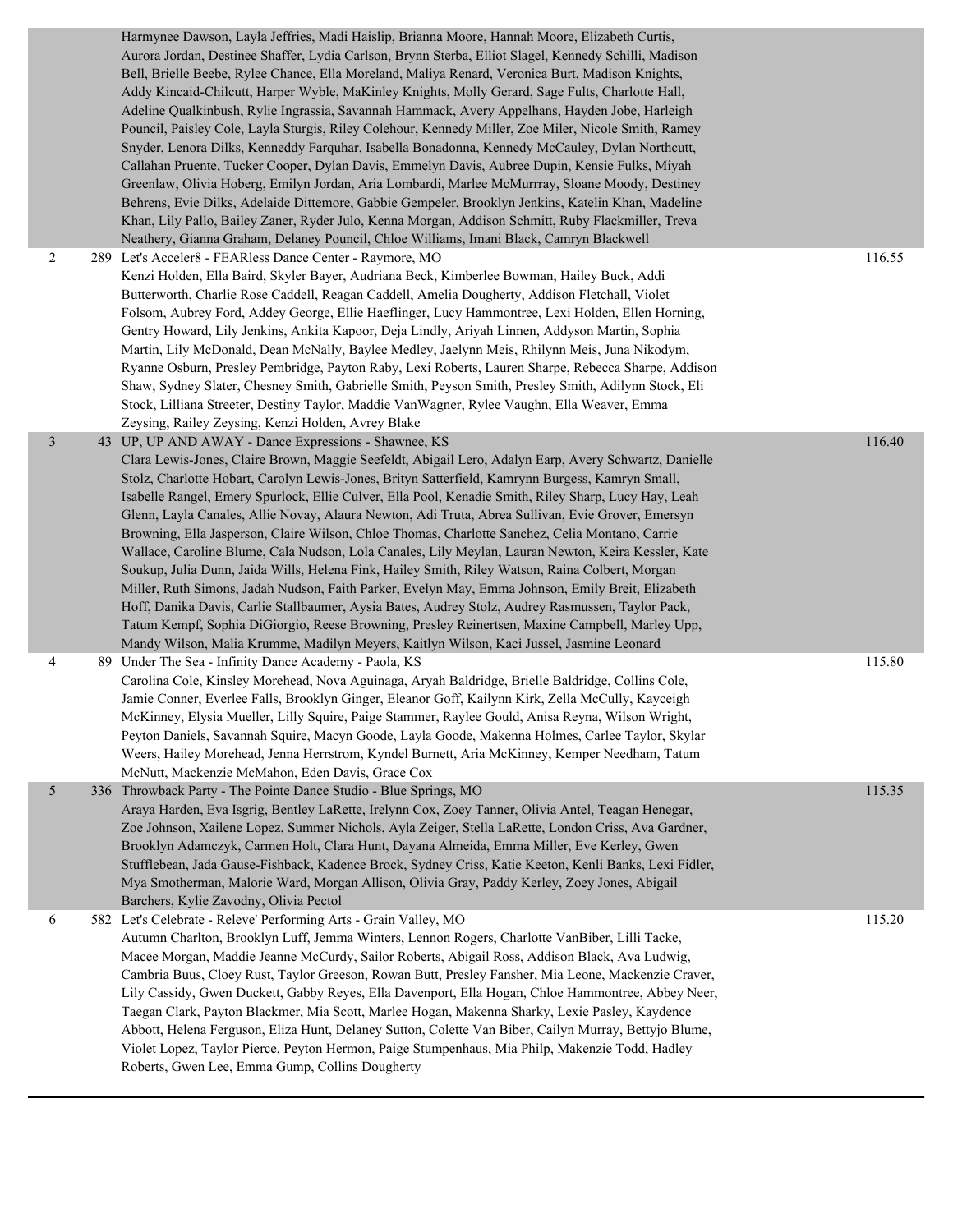# **Senior (15 - 19 yrs.) Solo**

| 541 Better Days - Little Steps Dance Studio - Seneca, KS<br>112.85<br>$\mathbf{1}$<br><b>Kennedy Deters</b><br>2<br>198 Good to Momma - CJ Dance Crew - Blue Springs, MO<br>112.55<br>Madi Haislip<br>542 Piece by Piece - Little Steps Dance Studio - Seneca, KS<br>112.30<br>3<br>Alyssa Howe<br>280 No Stylish - FEARless Dance Center - Raymore, MO<br>112.25<br>4<br>Dean McNally<br>543 Lose It All - Little Steps Dance Studio - Seneca, KS<br>112.25<br>4<br>Kyra Bergman<br>569 Four - The Next Step - Junction City, KS<br>112.25<br>4<br>Naliya Contreras<br>545 Battlefield - Little Steps Dance Studio - Seneca, KS<br>5<br>111.80<br>Ellie Mady<br><b>Advanced</b><br>$\mathbf{1}$<br>267 Ceux Qui Revent - FEARless Dance Center - Raymore, MO<br>115.30<br>Lexi Holden<br>2<br>619 Alone - Reed Performing Arts Company - Lees Summit, MO<br>115.00<br>Diego Ramirez<br>50 GOT IT IN YOU - Dance Expressions - Shawnee, KS<br>114.75<br>3<br>Kaci Jussel<br>311 In The Air Tonight - Studio 3V Dance Center - Independence, MO<br>114.35<br>4<br>Chance Allee<br>251 Hi-Lo - CJ Dance Crew - Blue Springs, MO<br>5<br>114.05<br>Destinee Shaffer<br>472 Back To Friends - Monica's School of Dance - Lees Summit, MO<br>113.90<br>6<br>Eva Bennett<br>242 Control - CJ Dance Crew - Blue Springs, MO<br>113.75<br>7<br><b>Addy Kincaid-Chilcutt</b><br>7<br>616 Showoff - Kitty Lee Dance Studio - Omaha, NE<br>113.75<br><b>Bailey Vermaas</b><br>$\,8$<br>574 Silence - The Next Step - Junction City, KS<br>113.65 |
|---------------------------------------------------------------------------------------------------------------------------------------------------------------------------------------------------------------------------------------------------------------------------------------------------------------------------------------------------------------------------------------------------------------------------------------------------------------------------------------------------------------------------------------------------------------------------------------------------------------------------------------------------------------------------------------------------------------------------------------------------------------------------------------------------------------------------------------------------------------------------------------------------------------------------------------------------------------------------------------------------------------------------------------------------------------------------------------------------------------------------------------------------------------------------------------------------------------------------------------------------------------------------------------------------------------------------------------------------------------------------------------------------------------------------------------------------------------------------------------------------------------------------------------|
|                                                                                                                                                                                                                                                                                                                                                                                                                                                                                                                                                                                                                                                                                                                                                                                                                                                                                                                                                                                                                                                                                                                                                                                                                                                                                                                                                                                                                                                                                                                                       |
|                                                                                                                                                                                                                                                                                                                                                                                                                                                                                                                                                                                                                                                                                                                                                                                                                                                                                                                                                                                                                                                                                                                                                                                                                                                                                                                                                                                                                                                                                                                                       |
|                                                                                                                                                                                                                                                                                                                                                                                                                                                                                                                                                                                                                                                                                                                                                                                                                                                                                                                                                                                                                                                                                                                                                                                                                                                                                                                                                                                                                                                                                                                                       |
|                                                                                                                                                                                                                                                                                                                                                                                                                                                                                                                                                                                                                                                                                                                                                                                                                                                                                                                                                                                                                                                                                                                                                                                                                                                                                                                                                                                                                                                                                                                                       |
|                                                                                                                                                                                                                                                                                                                                                                                                                                                                                                                                                                                                                                                                                                                                                                                                                                                                                                                                                                                                                                                                                                                                                                                                                                                                                                                                                                                                                                                                                                                                       |
|                                                                                                                                                                                                                                                                                                                                                                                                                                                                                                                                                                                                                                                                                                                                                                                                                                                                                                                                                                                                                                                                                                                                                                                                                                                                                                                                                                                                                                                                                                                                       |
|                                                                                                                                                                                                                                                                                                                                                                                                                                                                                                                                                                                                                                                                                                                                                                                                                                                                                                                                                                                                                                                                                                                                                                                                                                                                                                                                                                                                                                                                                                                                       |
|                                                                                                                                                                                                                                                                                                                                                                                                                                                                                                                                                                                                                                                                                                                                                                                                                                                                                                                                                                                                                                                                                                                                                                                                                                                                                                                                                                                                                                                                                                                                       |
|                                                                                                                                                                                                                                                                                                                                                                                                                                                                                                                                                                                                                                                                                                                                                                                                                                                                                                                                                                                                                                                                                                                                                                                                                                                                                                                                                                                                                                                                                                                                       |
|                                                                                                                                                                                                                                                                                                                                                                                                                                                                                                                                                                                                                                                                                                                                                                                                                                                                                                                                                                                                                                                                                                                                                                                                                                                                                                                                                                                                                                                                                                                                       |
|                                                                                                                                                                                                                                                                                                                                                                                                                                                                                                                                                                                                                                                                                                                                                                                                                                                                                                                                                                                                                                                                                                                                                                                                                                                                                                                                                                                                                                                                                                                                       |
|                                                                                                                                                                                                                                                                                                                                                                                                                                                                                                                                                                                                                                                                                                                                                                                                                                                                                                                                                                                                                                                                                                                                                                                                                                                                                                                                                                                                                                                                                                                                       |
|                                                                                                                                                                                                                                                                                                                                                                                                                                                                                                                                                                                                                                                                                                                                                                                                                                                                                                                                                                                                                                                                                                                                                                                                                                                                                                                                                                                                                                                                                                                                       |
|                                                                                                                                                                                                                                                                                                                                                                                                                                                                                                                                                                                                                                                                                                                                                                                                                                                                                                                                                                                                                                                                                                                                                                                                                                                                                                                                                                                                                                                                                                                                       |
|                                                                                                                                                                                                                                                                                                                                                                                                                                                                                                                                                                                                                                                                                                                                                                                                                                                                                                                                                                                                                                                                                                                                                                                                                                                                                                                                                                                                                                                                                                                                       |
|                                                                                                                                                                                                                                                                                                                                                                                                                                                                                                                                                                                                                                                                                                                                                                                                                                                                                                                                                                                                                                                                                                                                                                                                                                                                                                                                                                                                                                                                                                                                       |
| Madison Franks                                                                                                                                                                                                                                                                                                                                                                                                                                                                                                                                                                                                                                                                                                                                                                                                                                                                                                                                                                                                                                                                                                                                                                                                                                                                                                                                                                                                                                                                                                                        |
| 9<br>59 LEAVE A LIGHT ON - Dance Expressions - Shawnee, KS<br>113.50<br>Jasmine Leonard                                                                                                                                                                                                                                                                                                                                                                                                                                                                                                                                                                                                                                                                                                                                                                                                                                                                                                                                                                                                                                                                                                                                                                                                                                                                                                                                                                                                                                               |
| 253 Her - CJ Dance Crew - Blue Springs, MO<br>9<br>113.50<br>Chloe Williams                                                                                                                                                                                                                                                                                                                                                                                                                                                                                                                                                                                                                                                                                                                                                                                                                                                                                                                                                                                                                                                                                                                                                                                                                                                                                                                                                                                                                                                           |
| 9<br>506 Low - Ballet Arts - Chillicothe, MO<br>113.50<br><b>Bridgett Eller</b>                                                                                                                                                                                                                                                                                                                                                                                                                                                                                                                                                                                                                                                                                                                                                                                                                                                                                                                                                                                                                                                                                                                                                                                                                                                                                                                                                                                                                                                       |
| 10<br>413 Come Home to Me - Releve' Performing Arts - Grain Valley, MO<br>113.45<br>Mackenzie Craver                                                                                                                                                                                                                                                                                                                                                                                                                                                                                                                                                                                                                                                                                                                                                                                                                                                                                                                                                                                                                                                                                                                                                                                                                                                                                                                                                                                                                                  |

| Competitive |   |  |                                                                    |        |
|-------------|---|--|--------------------------------------------------------------------|--------|
|             |   |  | 48 MARATHON - Dance Expressions - Shawnee, KS<br>Aysia Bates       | 117.20 |
|             |   |  | 300 Hypnosis - Ballet Arts - Chillicothe, MO<br>Bronlyn Ward       | 117.10 |
|             | 3 |  | 247 Believe - CJ Dance Crew - Blue Springs, MO<br>Gianna Graham    | 116.90 |
|             | 4 |  | 577 Falling - The Next Step - Junction City, KS<br>Chloe Wilkerson | 116.85 |
|             | 5 |  | 147 For What its Worth - CJ Dance Crew - Blue Springs, MO          | 116.65 |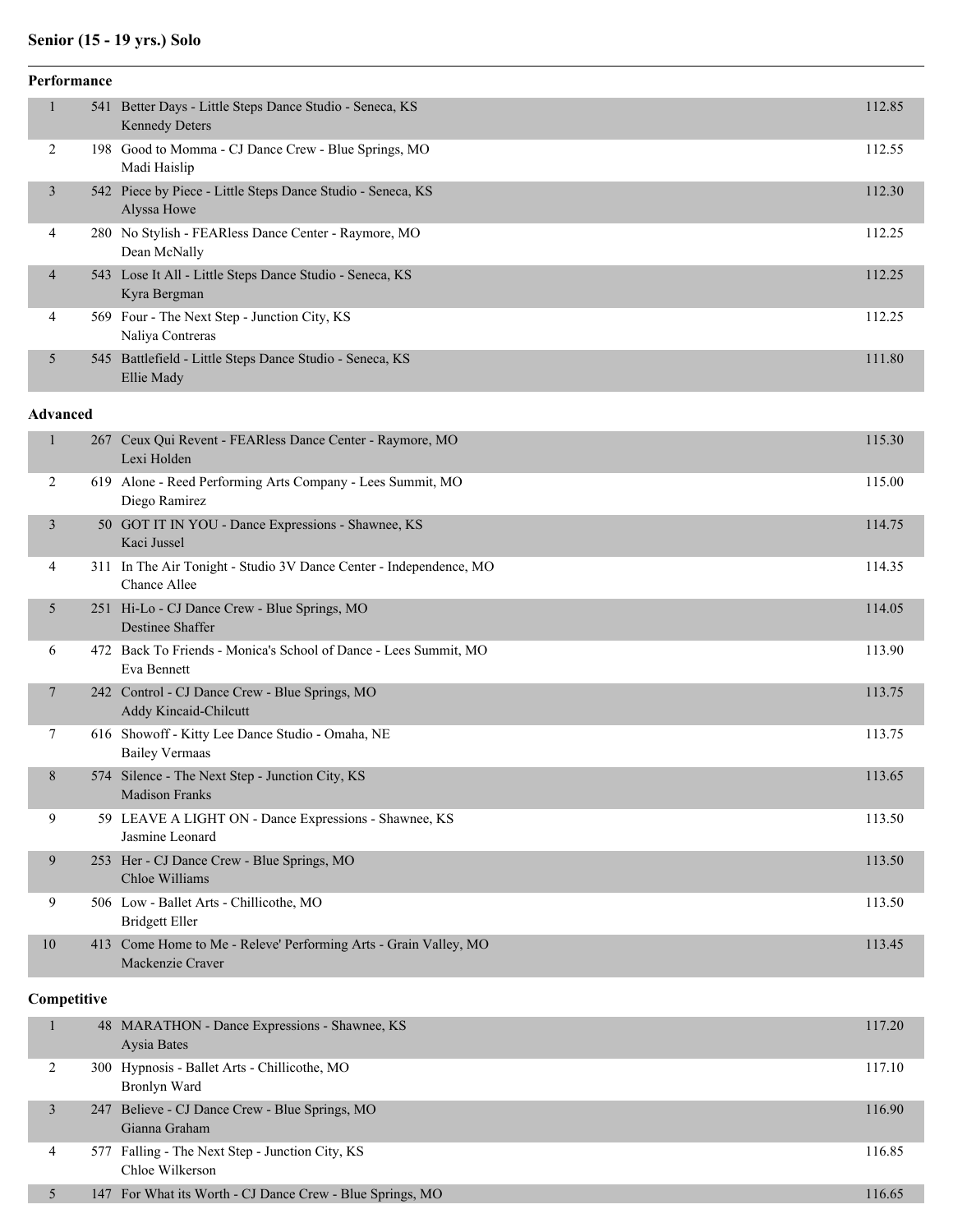|                |      | Kenna Morgan                                                                           |        |
|----------------|------|----------------------------------------------------------------------------------------|--------|
| 5              |      | 514 I'm An Albatraoz - Ballet Arts - Chillicothe, MO<br>Katelyn Sullivan               | 116.65 |
| 6              | 597  | Keep Me Sane - Reed Performing Arts Company - Lees Summit, MO<br>Abbie Rinas           | 116.60 |
| 6              | 598. | Body Language - Reed Performing Arts Company - Lees Summit, MO<br>Ava Saylors          | 116.60 |
| $\overline{7}$ | 275  | Americano - FEARless Dance Center - Raymore, MO<br>Ankita Kapoor                       | 116.45 |
| 8              |      | 57 YELLOW BRICK ROAD - Dance Expressions - Shawnee, KS<br>Sophia DiGiorgio             | 116.40 |
| 8              | 63   | THISTLE AND WEEDS - Dance Expressions - Shawnee, KS<br>Evelyn May                      | 116.40 |
| 9              |      | 618 One Beautiful Evening - Infinity Dance Academy - Paola, KS<br><b>Brooklyn Snow</b> | 116.35 |
| 10             |      | 76 BOUND TO YOU - Dance Expressions - Shawnee, KS<br>Kaitlyn Wilson                    | 116.30 |
|                |      |                                                                                        |        |

# **Senior (15 - 19 yrs.) Duet/Trio**

|                 | Performance |                                                                                                         |        |  |  |
|-----------------|-------------|---------------------------------------------------------------------------------------------------------|--------|--|--|
| $\mathbf{1}$    |             | 540 I Will Be There - Little Steps Dance Studio - Seneca, KS<br>Kennedy Deters, Ellie Mady, Alyssa Howe | 112.30 |  |  |
| 2               |             | 279 I Don't Wanna Break Up - FEARless Dance Center - Raymore, MO<br>Deja Lindly, Dean McNally           | 112.00 |  |  |
| <b>Advanced</b> |             |                                                                                                         |        |  |  |
| $\mathbf{1}$    |             | 205 Spice Girls - CJ Dance Crew - Blue Springs, MO<br>Destinee Shaffer, Brianna Moore                   | 114.05 |  |  |
| 2               |             | 508 Sail - Ballet Arts - Chillicothe, MO<br>Anna Pfaff, Anna Wallce                                     | 113.65 |  |  |
| 3               |             | 309 Mambo #5 - Studio 3V Dance Center - Independence, MO<br>Emily Druen, Madison Hallam                 | 113.20 |  |  |
| 4               |             | 312 Black Hole - Studio 3V Dance Center - Independence, MO<br>Emily Druen, Chance Allee                 | 112.75 |  |  |
| Competitive     |             |                                                                                                         |        |  |  |
| $\mathbf{1}$    |             | 210 Human - CJ Dance Crew - Blue Springs, MO<br>Kenna Morgan, Gianna Graham                             | 116.45 |  |  |
| 2               |             | 604 Talk To Me - Reed Performing Arts Company - Lees Summit, MO<br>Abbie Rinas, Ava Saylors             | 116.00 |  |  |
| 3               |             | 502 Ain't No Other Man - Ballet Arts - Chillicothe, MO<br>Bronlyn Ward, Katelyn Sullivan                | 115.25 |  |  |
| 3               |             | 517 Before You Go - Ballet Arts - Chillicothe, MO<br>Katelyn Sullivan, Bri Foli                         | 115.25 |  |  |
| $\overline{4}$  |             | 148 Body Language - FEARless Dance Center - Raymore, MO<br>Lexi Holden, Gabrielle Smith                 | 115.15 |  |  |
| 5               |             | 610 You Are The Reason - Ballet Arts - Chillicothe, MO<br>Morgan Newman, Katelyn Sullivan               | 114.90 |  |  |
| 6               |             | 265 Shoulder To Shoulder - FEARless Dance Center - Raymore, MO<br>Ankita Kapoor, Lexi Holden            | 114.75 |  |  |
| 7               |             | 288 Nearly Morning - FEARless Dance Center - Raymore, MO<br>Emma Zeysing, Avrey Blake                   | 114.40 |  |  |
| 8               |             | 422 Easy on Me - Releve' Performing Arts - Grain Valley, MO                                             | 114.35 |  |  |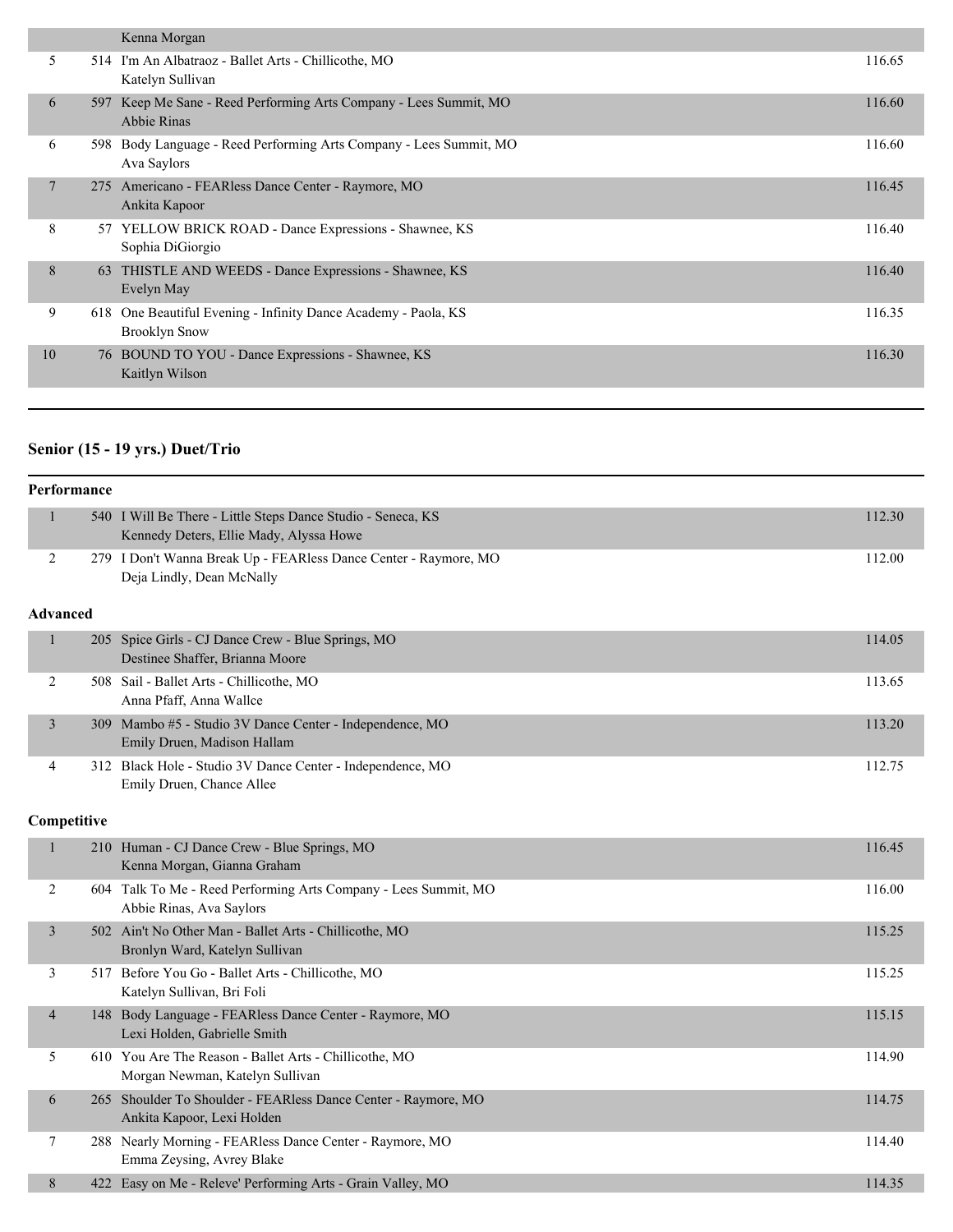|    | Abbey Neer, Ella Davenport                                                                 |        |
|----|--------------------------------------------------------------------------------------------|--------|
|    | 609 Big Finish - Ballet Arts - Chillicothe, MO<br>Morgan Newman, Emily Wilford             | 114.20 |
| 10 | 208 Behind the Wall - CJ Dance Crew - Blue Springs, MO<br>Elizabeth Curtis, Chloe Williams | 113.75 |

#### **Senior (15 - 19 yrs.) Small**

| Performance     |  |                                                                                                                                                                                                            |        |  |
|-----------------|--|------------------------------------------------------------------------------------------------------------------------------------------------------------------------------------------------------------|--------|--|
| $\mathbf{1}$    |  | 538 Confident - Little Steps Dance Studio - Seneca, KS<br>Cameron Ottersberg, Kyra Bergman, Kennedy Deters, Gracie Quint, Ellie Mady, Alyssa Howe, Allie<br>Nider                                          | 113.35 |  |
| 2               |  | 537 Way Down We Go - Little Steps Dance Studio - Seneca, KS<br>Kyra Bergman, Kennedy Deters, Ellie Mady, Alyssa Howe, Cameron Ottersberg                                                                   | 113.05 |  |
| $\overline{3}$  |  | 536 Already Gone - Little Steps Dance Studio - Seneca, KS<br>Kyra Bergman, Kennedy Deters, Gracie Quint, Ellie Mady, Alyssa Howe, Allie Nider, Cameron<br>Ottersberg                                       | 112.75 |  |
| <b>Advanced</b> |  |                                                                                                                                                                                                            |        |  |
| 1               |  | 344 Earth Song - The Pointe Dance Studio - Blue Springs, MO<br>Emma Miller, Dayana Almeida, Carmen Holt, Katie Keeton, Clara Hunt, Ava Gardner                                                             | 113.85 |  |
| Competitive     |  |                                                                                                                                                                                                            |        |  |
| $\mathbf{1}$    |  | 33 ALL BY MYSELF - Dance Expressions - Shawnee, KS<br>Aysia Bates, Maxine Campbell, Sophia DiGiorgio, Emma Johnson, Evelyn May, Carlie Stallbaumer,<br>Kaitlyn Wilson                                      | 117.25 |  |
| 2               |  | 32 DEFIANCE - Dance Expressions - Shawnee, KS<br>Maxine Campbell, Sophia DiGiorgio, Tatum Kempf, Evelyn May, Morgan Miller, Carlie Stallbaumer,<br>Kaitlyn Wilson, Mandy Wilson                            | 116.85 |  |
| $\mathfrak{Z}$  |  | 139 Alone - FEARless Dance Center - Raymore, MO<br>Avrey Blake, Lexi Holden, Lily Jenkins, Ankita Kapoor, Payton Raby, Gabrielle Smith, Emma Zeysing,<br>Railey Zeysing                                    | 116.80 |  |
| 4               |  | 234 The Face - CJ Dance Crew - Blue Springs, MO<br>Treva Neathery, Ruby Flackmiller, Kenna Morgan, Harleigh Pouncil, Gianna Graham, Elizabeth Curtis,<br>Chloe Williams, Camryn Blackwell, Addison Schmitt | 116.35 |  |
| 5               |  | 37 SUPERCUT - Dance Expressions - Shawnee, KS<br>Carlie Stallbaumer, Sophia DiGiorgio, Tatum Kempf, Mandy Wilson, Evelyn May, Kaitlyn Wilson                                                               | 116.00 |  |
| 6               |  | 146 Fergalicious - FEARless Dance Center - Raymore, MO<br>Lexi Holden, Ankita Kapoor, Lauren Sharpe, Rebecca Sharpe                                                                                        | 115.65 |  |
| $\overline{7}$  |  | 398 It's Ok - Releve' Performing Arts - Grain Valley, MO<br>Presley Fansher, Mia Leone, Lily Cassidy, Ella Davenport, Ella Hogan, Abbey Neer                                                               | 115.60 |  |
| 8               |  | 223 Look - CJ Dance Crew - Blue Springs, MO<br>Elizabeth Curtis, Harleigh Pouncil, Addison Schmitt, Ruby Flackmiller, Treva Neathery, Delaney Pouncil,<br>Chloe Williams, Camryn Blackwell                 | 115.50 |  |
| 9               |  | 404 Dirty Diana - Releve' Performing Arts - Grain Valley, MO<br>Abbey Neer, Gwen Duckett, Ella Davenport, Presley Fansher, Ella Hogan, Lily Cassidy, Lexie Pasley,<br>Helena Ferguson                      | 114.80 |  |
| 10              |  | 556 Cosmic Love - The Next Step - Junction City, KS<br>Naliya Contreras, Chloe Wilkerson, A'Lanah Turner, Ashley Caligiuri, Kayley Benner, Madison Franks,<br>Riley Hansen                                 | 114.50 |  |

#### **Senior (15 - 19 yrs.) Large**

**Performance**